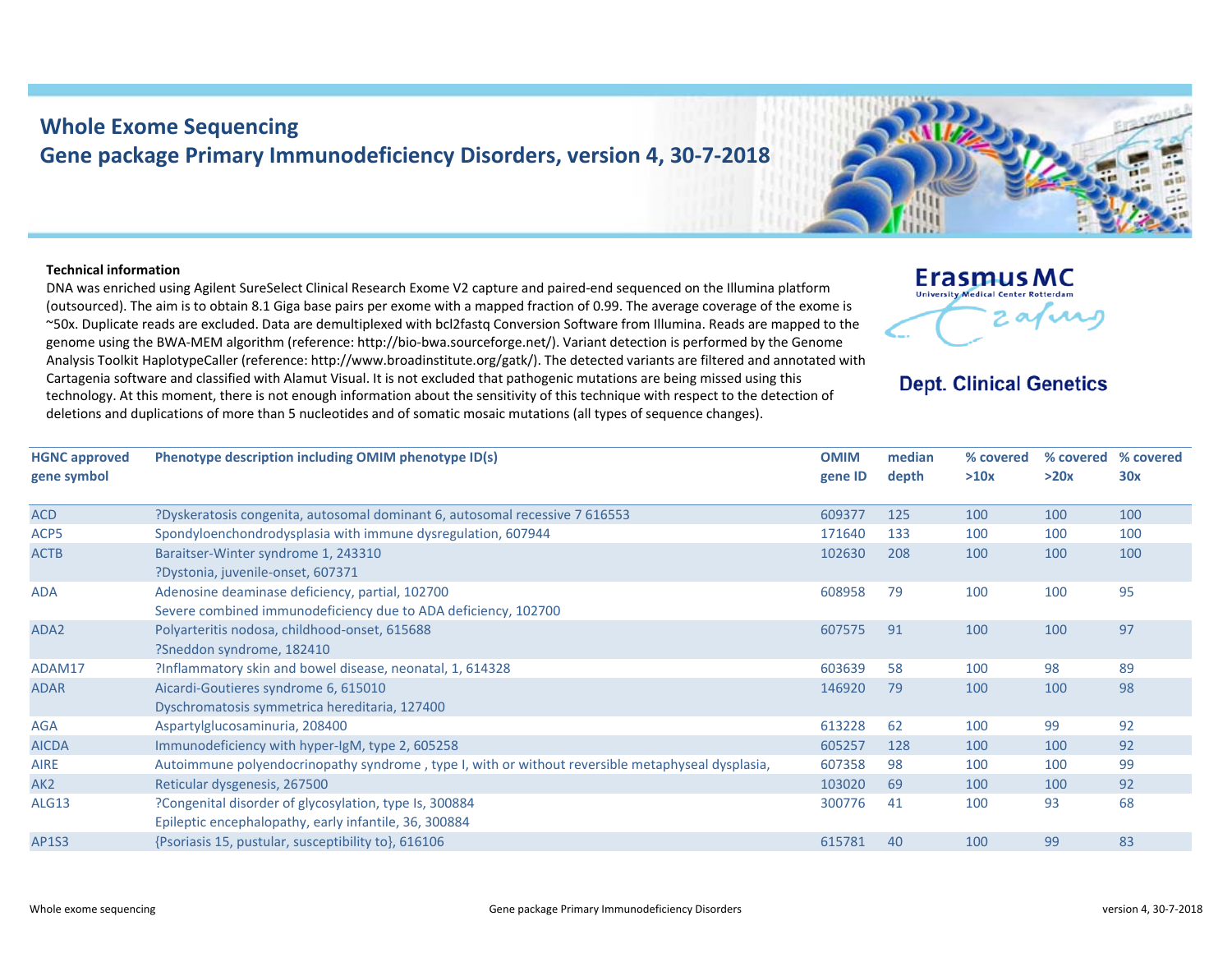| <b>HGNC approved</b>          | Phenotype description including OMIM phenotype ID(s)                                      | <b>OMIM</b> | median | % covered |      | % covered % covered |
|-------------------------------|-------------------------------------------------------------------------------------------|-------------|--------|-----------|------|---------------------|
| gene symbol                   |                                                                                           | gene ID     | depth  | >10x      | >20x | 30x                 |
|                               |                                                                                           |             |        |           |      |                     |
| AP3B1                         | Hermansky-Pudlak syndrome 2, 608233                                                       | 603401      | 57     | 100       | 96   | 80                  |
| AP3D1                         | ?Hermansky-Pudlak syndrome 10, 617050                                                     | 607246      | 101    | 99        | 98   | 97                  |
| APOL1                         | {End-stage renal disease, nondiabetic, susceptibility to}, 612551                         | 603743      | 93     | 100       | 100  | 100                 |
|                               | {Glomerulosclerosis, focal segmental, 4, susceptibility to}, 612551                       |             |        |           |      |                     |
| ARPC1B                        | Platelet abnormalities with eosinophilia and immune-mediated inflammatory disease, 617718 | 604223      | 108    | 100       | 100  | 100                 |
| <b>ATM</b>                    | Ataxia-telangiectasia, 208900                                                             | 607585      | 64     | 100       | 98   | 90                  |
|                               | {Breast cancer, susceptibility to}, 114480                                                |             |        |           |      |                     |
|                               | Lymphoma, B-cell non-Hodgkin, somatic                                                     |             |        |           |      |                     |
|                               | Lymphoma, mantle cell, somatic                                                            |             |        |           |      |                     |
|                               | T-cell prolymphocytic leukemia, somatic                                                   |             |        |           |      |                     |
| ATP6AP1                       | Immunodeficiency 47, 300972                                                               | 300197      | 70     | 100       | 99   | 96                  |
| B <sub>2</sub> M              | ?Amyloidosis, familial visceral, 105200                                                   | 109700      | 143    | 100       | 100  | 100                 |
|                               | Immunodeficiency 43, 241600                                                               |             |        |           |      |                     |
| <b>BACH2</b>                  | No OMIM phenotype                                                                         | 605394      | 104    | 100       | 100  | 100                 |
| <b>BCL10</b>                  | ?Immunodeficiency 37, 616098                                                              | 603517      | 57     | 100       | 100  | 91                  |
|                               | Lymphoma, MALT, somatic, 137245                                                           |             |        |           |      |                     |
|                               | {Lymphoma, follicular, somatic}, 605027                                                   |             |        |           |      |                     |
|                               | {Male germ cell tumor, somatic},, 273300                                                  |             |        |           |      |                     |
|                               | {Mesothelioma, somatic}, 156240                                                           |             |        |           |      |                     |
|                               | {Sezary syndrome, somatic}                                                                |             |        |           |      |                     |
| BCL11B                        | ?Immunodeficiency 49, 617237                                                              | 606558      | 106    | 100       | 96   | 92                  |
| <b>BLK</b>                    | Maturity-onset diabetes of the young, type 11, 613375                                     | 191305      | 107    | 100       | 100  | 100                 |
| <b>BLM</b>                    | Bloom syndrome, 210900                                                                    | 604610      | 71     | 100       | 99   | 92                  |
| <b>BLNK</b>                   | ?Agammaglobulinemia 4, 613502                                                             | 604515      | 53     | 100       | 96   | 82                  |
| BLOC1S6                       | ?Hermansky-pudlak syndrome 9, 614171                                                      | 604310      | 41     | 100       | 98   | 75                  |
| <b>BTK</b>                    | Agammaglobulinemia and isolated hormone deficiency, 307200                                | 300300      | 41     | 100       | 96   | 68                  |
|                               | Agammaglobulinemia, X-linked 1, 300755                                                    |             |        |           |      |                     |
| C <sub>1</sub> QA             | C1q deficiency, 613652                                                                    | 120550      | 134    | 100       | 100  | 100                 |
| C <sub>1</sub> Q <sub>B</sub> | C1q deficiency, 613652                                                                    | 120570      | 112    | 100       | 100  | 99                  |
| C <sub>1QC</sub>              | C1q deficiency, 613652                                                                    | 120575      | 143    | 100       | 100  | 100                 |
| C1S                           | C1s deficiency, 613783                                                                    | 120580      | 86     | 100       | 100  | 96                  |
|                               | Ehlers-Danlos syndrome, periodontal type, 2, 617174                                       |             |        |           |      |                     |
| C <sub>2</sub>                | C2 deficiency, 217000                                                                     | 613927      | 95     | 100       | 100  | 99                  |
|                               | {Macular degeneration, age-related, 14, reduced risk of}, 615489                          |             |        |           |      |                     |
| C <sub>3</sub>                | C3 deficiency, 613779                                                                     | 120700      | 117    | 100       | 100  | 99                  |
|                               | {Hemolytic uremic syndrome, atypical, susceptibility to, 5}, 612925                       |             |        |           |      |                     |
|                               | {Macular degeneration, age-related, 9}, 611378                                            |             |        |           |      |                     |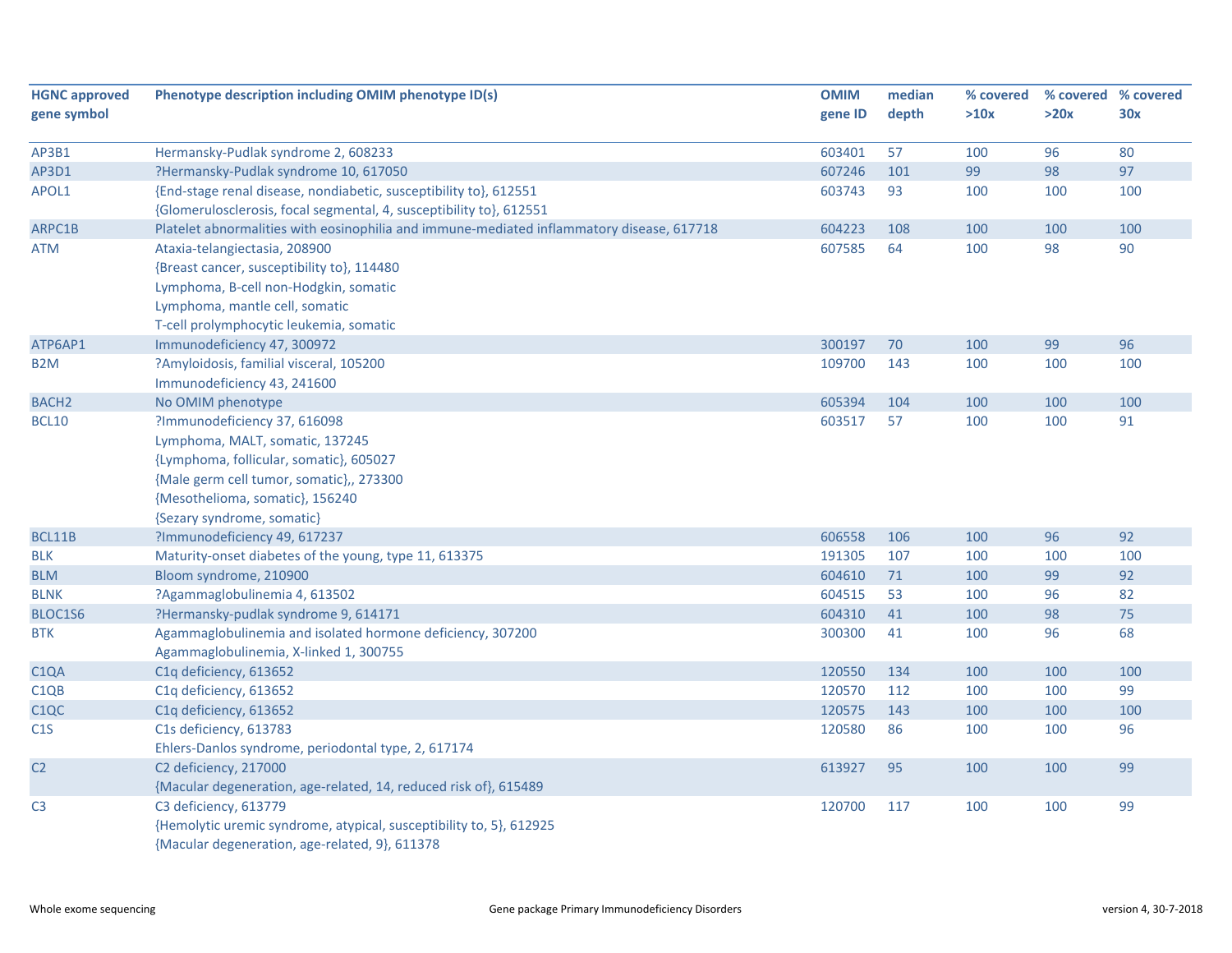| <b>HGNC approved</b> | Phenotype description including OMIM phenotype ID(s)                      | <b>OMIM</b> | median | % covered |      | % covered % covered |
|----------------------|---------------------------------------------------------------------------|-------------|--------|-----------|------|---------------------|
| gene symbol          |                                                                           | gene ID     | depth  | >10x      | >20x | 30x                 |
|                      |                                                                           |             |        |           |      |                     |
| C <sub>4</sub> A     | [Blood group, Rodgers], 614374                                            | 120810      | 359    | 100       | 100  | 99                  |
|                      | C4a deficiency, 614380                                                    |             |        |           |      |                     |
| C4B                  | C4B deficiency, 614379                                                    | 120820      | 352    | 100       | 100  | 100                 |
| C <sub>5</sub>       | C5 deficiency, 609536                                                     | 120900      | 61     | 100       | 97   | 90                  |
|                      | [Eculizumab, poor response to], 615749                                    |             |        |           |      |                     |
| C <sub>6</sub>       | C6 deficiency, 612446                                                     | 217050      | 56     | 100       | 98   | 90                  |
|                      | Combined C6/C7 deficiency                                                 |             |        |           |      |                     |
| C7                   | C7 deficiency, 610102                                                     | 217070      | 69     | 100       | 99   | 94                  |
| C8A                  | C8 deficiency, type I, 613790                                             | 120950      | 62     | 100       | 100  | 96                  |
| C8B                  | C8 deficiency, type II, 613789                                            | 120960      | 95     | 100       | 100  | 98                  |
| C8G                  | No OMIM phenotype                                                         | 120930      | 142    | 100       | 100  | 100                 |
| C9                   | C9 deficiency, 613825                                                     | 120940      | 56     | 100       | 100  | 93                  |
|                      | {Macular degeneration, age-related, 15, susceptibility to}, 615591        |             |        |           |      |                     |
| CA <sub>2</sub>      | Osteopetrosis, autosomal recessive 3, with renal tubular acidosis, 259730 | 611492      | 80     | 100       | 100  | 99                  |
| CARD11               | B-cell expansion with NFKB and T-cell anergy, 616452                      | 607210      | 102    | 100       | 100  | 99                  |
|                      | Immunodeficiency 11A, 615206                                              |             |        |           |      |                     |
|                      | Immunodeficiency 11B with atopic dermatitis, 617638                       |             |        |           |      |                     |
| CARD14               | Pityriasis rubra pilaris, 173200                                          | 607211      | 108    | 100       | 99   | 98                  |
|                      | Psoriasis 2, 602723                                                       |             |        |           |      |                     |
| CARD9                | Candidiasis, familial, 2, autosomal recessive, 212050                     | 607212      | 117    | 100       | 100  | 100                 |
| <b>CARMIL2</b>       | No OMIM phenotype                                                         | 610859      | 115    | 100       | 97   | 94                  |
| CASP10               | Autoimmune lymphoproliferative syndrome, type II, 603909                  | 601762      | 66     | 100       | 100  | 93                  |
|                      | Gastric cancer, somatic, 613659                                           |             |        |           |      |                     |
|                      | Lymphoma, non-Hodgkin, somatic, 605027                                    |             |        |           |      |                     |
| CASP8                | ?Autoimmune lymphoproliferative syndrome, type IIB, 607271                | 601763      | 82     | 100       | 100  | 95                  |
|                      | {Breast cancer, protection against}, 114480                               |             |        |           |      |                     |
|                      | Hepatocellular carcinoma, somatic, 114550                                 |             |        |           |      |                     |
|                      | {Lung cancer, protection against}, 211980                                 |             |        |           |      |                     |
| CAVIN1               | Lipodystrophy, congenital generalized, type 4, 613327                     | 603198      | 163    | 100       | 100  | 100                 |
| CCBE1                | Hennekam lymphangiectasia-lymphedema syndrome 1, 235510                   | 612753      | 71     | 100       | 98   | 95                  |
| CD19                 | Immunodeficiency, common variable, 3, 613493                              | 107265      | 99     | 100       | 100  | 98                  |
| CD247                | ?Immunodeficiency 25, 610163                                              | 186780      | 69     | 100       | 100  | 98                  |
| <b>CD27</b>          | Lymphoproliferative syndrome 2, 615122                                    | 186711      | 87     | 100       | 100  | 100                 |
| CD3D                 | Immunodeficiency 19, 615617                                               | 186790      | 85     | 100       | 100  | 98                  |
| CD3E                 | Immunodeficiency 18, 615615                                               | 186830      | 104    | 100       | 100  | 100                 |
|                      | Immunodeficiency 18, SCID variant, 615615                                 |             |        |           |      |                     |
| CD3G                 | Immunodeficiency 17, CD3 gamma deficient, 615607                          | 186740      | 66     | 100       | 100  | 94                  |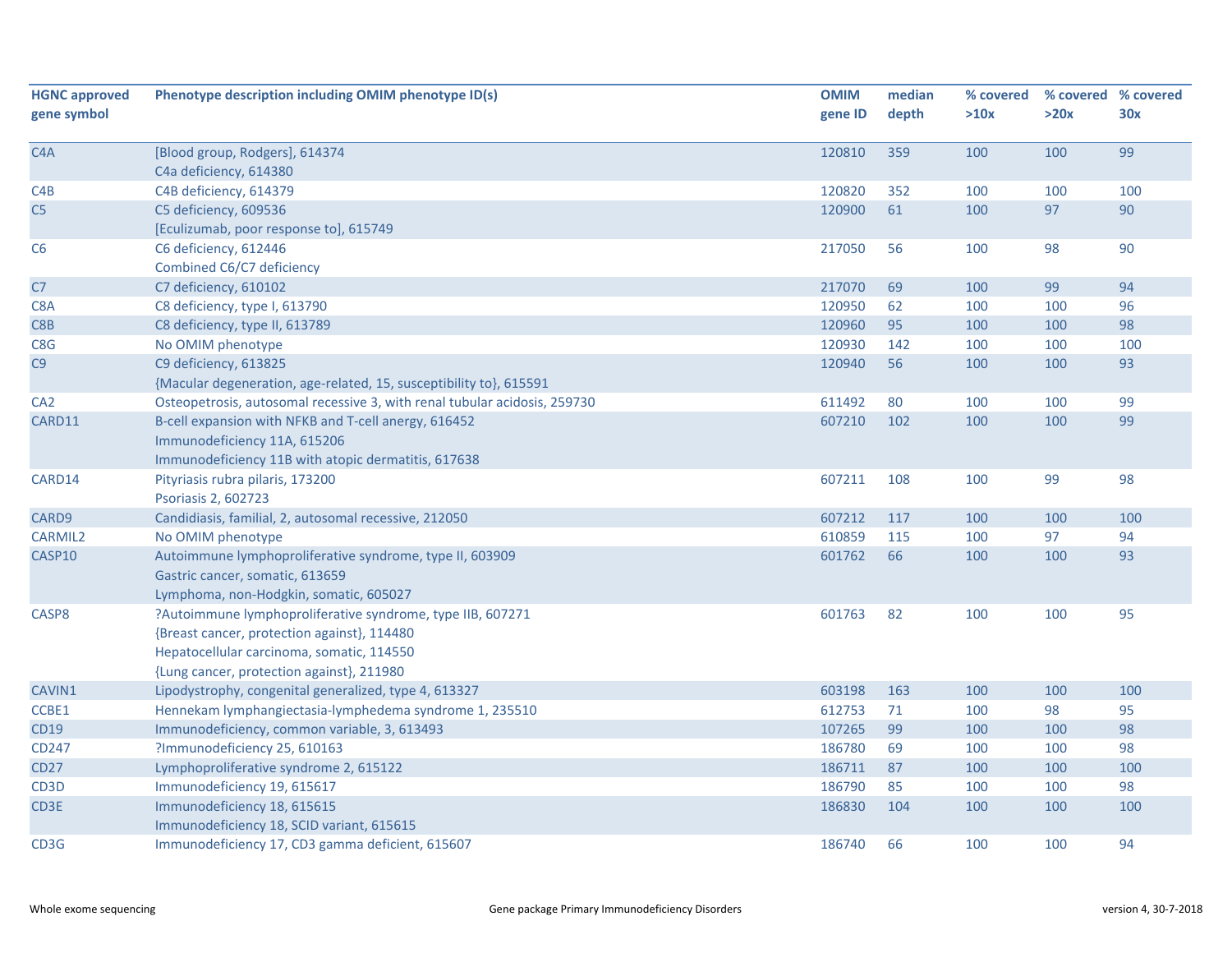| <b>HGNC approved</b> | Phenotype description including OMIM phenotype ID(s)                                       | <b>OMIM</b> | median | % covered |      | % covered % covered |
|----------------------|--------------------------------------------------------------------------------------------|-------------|--------|-----------|------|---------------------|
| gene symbol          |                                                                                            | gene ID     | depth  | >10x      | >20x | 30x                 |
| <b>CD40</b>          | Immunodeficiency with hyper-IgM, type 3, 606843                                            | 109535      | 97     | 100       | 100  | 100                 |
| CD40LG               | Immunodeficiency, X-linked, with hyper-IgM, 308230                                         | 300386      | 59     | 100       | 100  | 97                  |
| <b>CD46</b>          | {Hemolytic uremic syndrome, atypical, susceptibility to, 2}, 612922                        | 120920      | 79     | 100       | 99   | 91                  |
| <b>CD55</b>          | [Blood group Cromer], 613793                                                               | 125240      | 48     | 90        | 83   | 77                  |
|                      | Complement hyperactivation, angiopathic thrombosis, and protein-losing enteropathy, 226300 |             |        |           |      |                     |
| <b>CD59</b>          | Hemolytic anemia, CD59-mediated, with or without immune-mediated polyneuropathy, 612300    | 107271      | 74     | 100       | 100  | 99                  |
| <b>CD70</b>          | No OMIM phenotype                                                                          | 602840      | 87     | 100       | 100  | 98                  |
| CD79A                | Agammaglobulinemia 3, 613501                                                               | 112205      | 78     | 100       | 95   | 87                  |
| CD79B                | Agammaglobulinemia 6, 612692                                                               | 147245      | 141    | 100       | 100  | 100                 |
| <b>CD81</b>          | Immunodeficiency, common variable, 6, 613496                                               | 186845      | 140    | 97        | 90   | 90                  |
| CD8A                 | CD8 deficiency, familial, 608957                                                           | 186910      | 104    | 100       | 100  | 98                  |
| CDCA7                | Immunodeficiency-centromeric instability-facial anomalies syndrome 3, 616910               | 609937      | 55     | 100       | 98   | 88                  |
| CDKN2B               | No OMIM phenotype                                                                          | 600431      | 94     | 100       | 100  | 100                 |
| <b>CEBPE</b>         | Specific granule deficiency, 245480                                                        | 600749      | 54     | 100       | 100  | 98                  |
| CFB                  | ?Complement factor B deficiency, 615561                                                    | 138470      | 94     | 100       | 100  | 100                 |
|                      | {Hemolytic uremic syndrome, atypical, susceptibility to, 4}, 612924                        |             |        |           |      |                     |
|                      | {Macular degeneration, age-related, 14, reduced risk of}, 615489                           |             |        |           |      |                     |
| <b>CFD</b>           | Complement factor D deficiency, 613912                                                     | 134350      | 96     | 100       | 100  | 93                  |
| <b>CFH</b>           | Basal laminar drusen, 126700                                                               | 134370      | 65     | 100       | 99   | 91                  |
|                      | Complement factor H deficiency, 609814                                                     |             |        |           |      |                     |
|                      | {Hemolytic uremic syndrome, atypical, susceptibility to, 1}, 235400                        |             |        |           |      |                     |
|                      | {Macular degeneration, age-related, 4}, 610698                                             |             |        |           |      |                     |
| CFHR1                | {Hemolytic uremic syndrome, atypical, susceptibility to}, 235400                           | 134371      | 48     | 100       | 93   | 75                  |
|                      | {Macular degeneration, age-related, reduced risk of}, 603075                               |             |        |           |      |                     |
| CFHR3                | {Hemolytic uremic syndrome, atypical, susceptibility to}, 235400                           | 605336      | 39     | 100       | 89   | 75                  |
|                      | {Macular degeneration, age-related, reduced risk of}, 603075                               |             |        |           |      |                     |
| CFHR5                | Nephropathy due to CFHR5 deficiency, 614809                                                | 608593      | 63     | 100       | 99   | 92                  |
| <b>CFI</b>           | Complement factor I deficiency, 610984                                                     | 217030      | 59     | 100       | 98   | 89                  |
|                      | {Hemolytic uremic syndrome, atypical, susceptibility to, 3}, 612923                        |             |        |           |      |                     |
|                      | {Macular degeneration, age-related, 13, susceptibility to}, 615439                         |             |        |           |      |                     |
| <b>CFP</b>           | Properdin deficiency, X-linked, 312060                                                     | 300383      | 63     | 100       | 94   | 84                  |
| <b>CFTR</b>          | {Bronchiectasis with or without elevated sweat chloride 1, modifier of}, 211400            | 602421      | 80     | 100       | 99   | 93                  |
|                      | Congenital bilateral absence of vas deferens, 277180                                       |             |        |           |      |                     |
|                      | Cystic fibrosis, 219700                                                                    |             |        |           |      |                     |
|                      | {Hypertrypsinemia, neonatal}                                                               |             |        |           |      |                     |
|                      | {Pancreatitis, hereditary}, 167800                                                         |             |        |           |      |                     |
|                      | Sweat chloride elevation without CF                                                        |             |        |           |      |                     |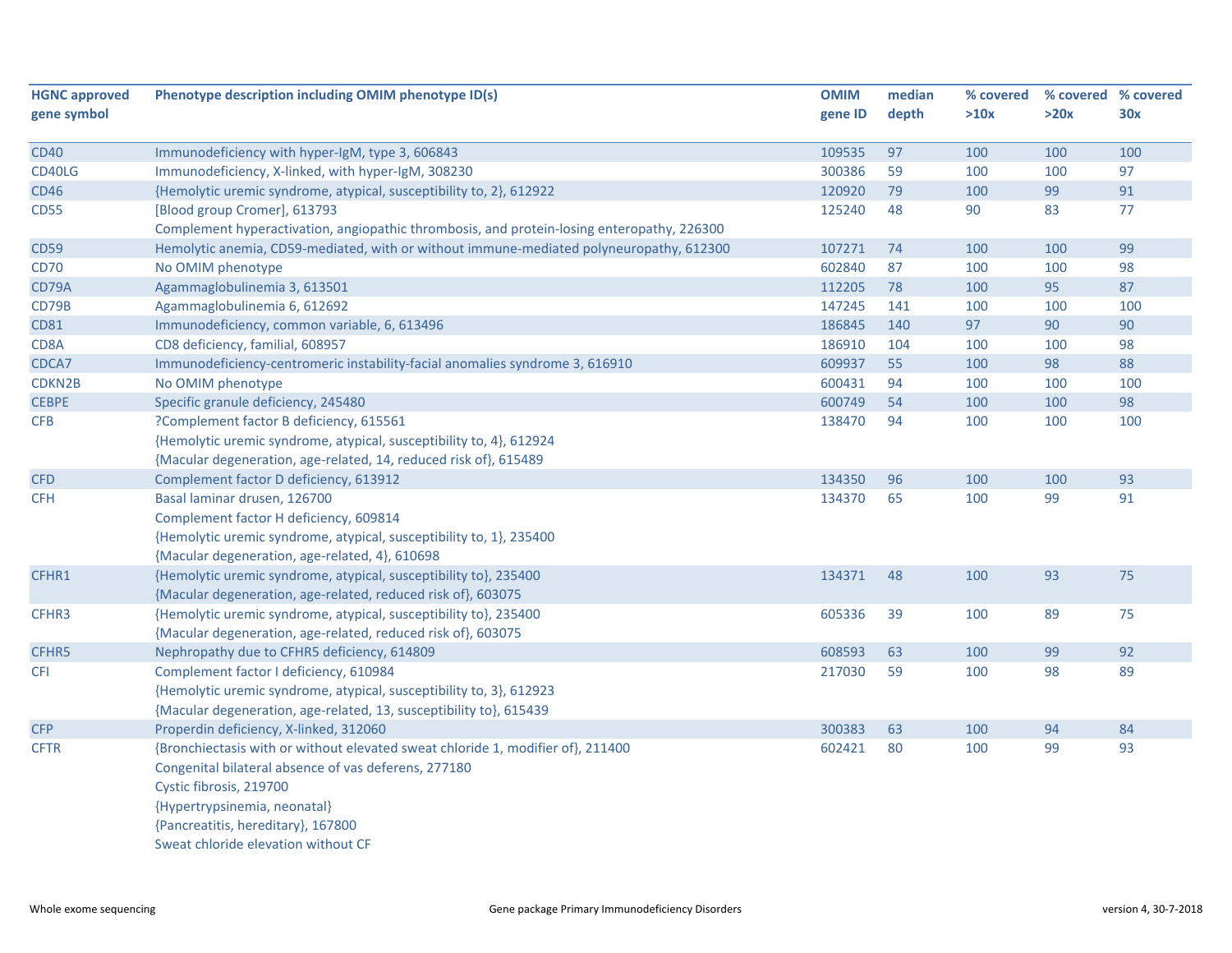| <b>HGNC approved</b> | Phenotype description including OMIM phenotype ID(s)                                                  | <b>OMIM</b> | median | % covered | % covered % covered |     |
|----------------------|-------------------------------------------------------------------------------------------------------|-------------|--------|-----------|---------------------|-----|
| gene symbol          |                                                                                                       | gene ID     | depth  | >10x      | >20x                | 30x |
|                      |                                                                                                       |             |        |           |                     |     |
| CHD7                 | CHARGE syndrome, 214800                                                                               | 608892      | 74     | 100       | 99                  | 94  |
|                      | Hypogonadotropic hypogonadism 5 with or without anosmia, 612370                                       |             |        |           |                     |     |
| CIITA                | Bare lymphocyte syndrome, type II, complementation group A, 209920                                    | 600005      | 111    | 100       | 100                 | 99  |
|                      | {Rheumatoid arthritis, susceptibility to}, 180300                                                     |             |        |           |                     |     |
| CLCN <sub>7</sub>    | Osteopetrosis, autosomal dominant 2, 166600                                                           | 602727      | 119    | 100       | 100                 | 99  |
|                      | Osteopetrosis, autosomal recessive 4, 611490                                                          |             |        |           |                     |     |
| CLEC4D               | No OMIM phenotype                                                                                     | 609964      | 45     | 100       | 100                 | 87  |
| CLEC7A               | {Aspergillosis, susceptibility to}, 614079                                                            | 606264      | 51     | 100       | 98                  | 82  |
|                      | Candidiasis, familial, 4, autosomal recessive, 613108                                                 |             |        |           |                     |     |
| <b>CLPB</b>          | 3-methylglutaconic aciduria, type VII, with cataracts, neurologic involvement and neutropenia, 616271 | 616254      | 110    | 100       | 100                 | 99  |
| <b>COPA</b>          | {Autoimmune interstitial lung, joint, and kidney disease}, 616414                                     | 601924      | 62     | 100       | 100                 | 96  |
| CORO1A               | Immunodeficiency 8, 615401                                                                            | 605000      | 136    | 100       | 100                 | 99  |
| CR <sub>2</sub>      | Immunodeficiency, common variable, 7, 614699                                                          | 120650      | 52     | 100       | 100                 | 93  |
|                      | {Systemic lupus erythematosus, susceptibility to, 9}, 610927                                          |             |        |           |                     |     |
| <b>CREBBP</b>        | Rubinstein-Taybi syndrome 1, 180849                                                                   | 600140      | 82     | 100       | 98                  | 93  |
| <b>CSF2RA</b>        | Surfactant metabolism dysfunction, pulmonary, 4, 300770                                               | 306250      | 52     | 92        | 85                  | 70  |
| <b>CSF2RB</b>        | Surfactant metabolism dysfunction, pulmonary, 5, 614370                                               | 138981      | 126    | 100       | 100                 | 100 |
| CSF3R                | Neutropenia, severe congenital, 7, autosomal recessive, 617014                                        | 138971      | 96     | 100       | 100                 | 100 |
| CTC1                 | Cerebroretinal microangiopathy with calcifications and cysts, 612199                                  | 613129      | 90     | 100       | 100                 | 99  |
| CTLA4                | Autoimmune lymphoproliferative syndrome, type V, 616100                                               | 123890      | 80     | 100       | 100                 | 99  |
|                      | {Celiac disease, susceptibility to, 3}, 609755                                                        |             |        |           |                     |     |
|                      | {Diabetes mellitus, insulin-dependent, 12}, 601388                                                    |             |        |           |                     |     |
|                      | {Hashimoto thyroiditis}, 140300                                                                       |             |        |           |                     |     |
|                      | {Systemic lupus erythematosus, susceptibility to}, 152700                                             |             |        |           |                     |     |
| CTPS1                | Immunodeficiency 24, 615897                                                                           | 123860      | 58     | 100       | 99                  | 92  |
| <b>CTSC</b>          | Haim-Munk syndrome, 245010                                                                            | 602365      | 64     | 100       | 100                 | 94  |
|                      | Papillon-Lefevre syndrome, 245000                                                                     |             |        |           |                     |     |
|                      | Periodontitis 1, juvenile, 170650                                                                     |             |        |           |                     |     |
| CXCR4                | Myelokathexis, isolated                                                                               | 162643      | 77     | 83        | 83                  | 83  |
|                      | WHIM syndrome, 193670                                                                                 |             |        |           |                     |     |
| <b>CYBA</b>          | Chronic granulomatous disease, autosomal, due to deficiency of CYBA, 233690                           | 608508      | 116    | 99        | 99                  | 91  |
| <b>CYBB</b>          | Chronic granulomatous disease, X-linked, 306400                                                       | 300481      | 43     | 100       | 97                  | 83  |
|                      | Immunodeficiency 34, mycobacteriosis, X-linked, 300645                                                |             |        |           |                     |     |
| <b>DCLRE1B</b>       | No OMIM phenotype                                                                                     | 609683      | 80     | 100       | 100                 | 96  |
| DCLRE1C              | Omenn syndrome, 603554                                                                                | 605988      | 54     | 100       | 99                  | 87  |
|                      | Severe combined immunodeficiency, Athabascan type, 602450                                             |             |        |           |                     |     |
| DDX58                | Singleton-Merten syndrome 2, 616298                                                                   | 609631      | 58     | 100       | 99                  | 91  |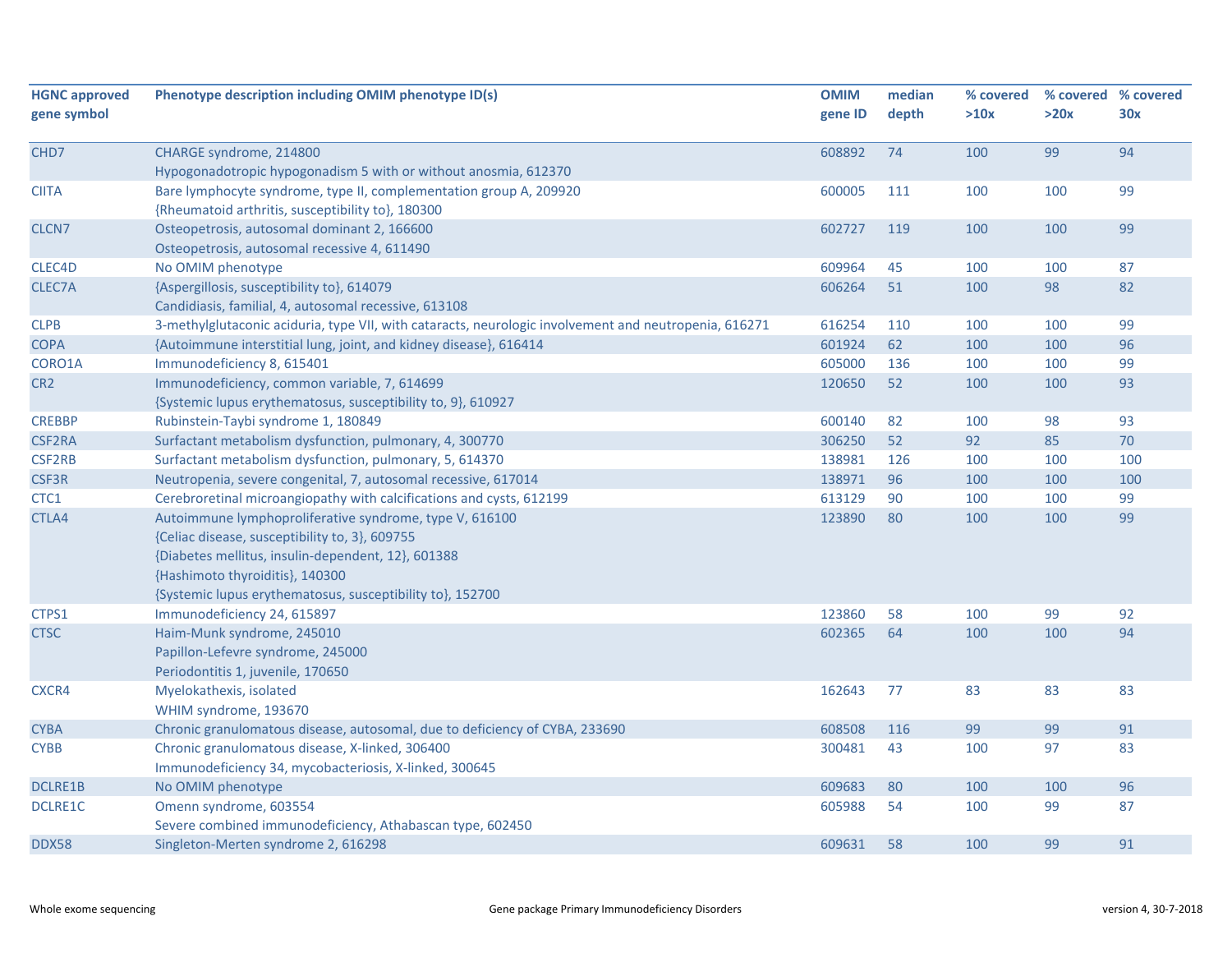| <b>HGNC approved</b> | Phenotype description including OMIM phenotype ID(s)                                                      | <b>OMIM</b> | median | % covered |      | % covered % covered |
|----------------------|-----------------------------------------------------------------------------------------------------------|-------------|--------|-----------|------|---------------------|
| gene symbol          |                                                                                                           | gene ID     | depth  | >10x      | >20x | 30x                 |
| DGAT1                | ?Diarrhea 7, 615863                                                                                       | 604900      | 108    | 97        | 91   | 88                  |
| <b>DHFR</b>          | Megaloblastic anemia due to dihydrofolate reductase deficiency, 613839                                    | 126060      | 74     | 100       | 100  | 97                  |
| DKC1                 | Dyskeratosis congenita, X-linked, 305000                                                                  | 300126      | 43     | 100       | 97   | 79                  |
| DNAJC21              | Bone marrow failure syndrome 3, 617052                                                                    | 617048      | 51     | 100       | 94   | 84                  |
| DNASE1               | {Systemic lupus erythematosus, susceptibility to}, 152700                                                 | 125505      | 124    | 100       | 100  | 100                 |
| DNMT3B               | Immunodeficiency-centromeric instability-facial anomalies syndrome 1, 242860                              | 602900      | 105    | 100       | 100  | 97                  |
| DOCK <sub>2</sub>    | Immunodeficiency 40, 616433                                                                               | 603122      | 70     | 100       | 99   | 95                  |
| DOCK8                | Hyper-IgE recurrent infection syndrome, autosomal recessive, 243700                                       | 611432      | 64     | 100       | 98   | 91                  |
| EFL1                 | Shwachman-Diamond syndrome 2, 617941                                                                      | 617538      | 54     | 99        | 96   | 89                  |
| <b>ELANE</b>         | Neutropenia, cyclic, 162800                                                                               | 130130      | 125    | 100       | 100  | 100                 |
|                      | Neutropenia, severe congenital 1, autosomal dominant, 202700                                              |             |        |           |      |                     |
| ELF4                 | No OMIM phenotype                                                                                         | 300775      | 57     | 100       | 100  | 98                  |
| EPG5                 | Vici syndrome, 242840                                                                                     | 615068      | 61     | 100       | 99   | 93                  |
| ERCC <sub>2</sub>    | ?Cerebrooculofacioskeletal syndrome 2, 610756                                                             | 126340      | 91     | 100       | 99   | 97                  |
|                      | Trichothiodystrophy 1, photosensitive, 601675                                                             |             |        |           |      |                     |
|                      | Xeroderma pigmentosum, group D, 278730                                                                    |             |        |           |      |                     |
| ERCC3                | Trichothiodystrophy 2, photosensitive, 616390                                                             | 133510      | 70     | 100       | 100  | 96                  |
|                      | Xeroderma pigmentosum, group B, 610651                                                                    |             |        |           |      |                     |
| ERCC6L2              | Bone marrow failure syndrome 2, 615715                                                                    | 615667      | 50     | 100       | 97   | 88                  |
| EXTL3                | Immunoskeletal dysplasia with neurodevelopmental abnormalities, 617425                                    | 605744      | 133    | 100       | 100  | 100                 |
| F <sub>12</sub>      | Angioedema, hereditary, type III, 610618                                                                  | 610619      | 134    | 100       | 100  | 99                  |
|                      | Factor XII deficiency, 234000                                                                             |             |        |           |      |                     |
| FAAP24               | No OMIM phenotype                                                                                         | 610884      | 98     | 100       | 100  | 100                 |
| <b>FADD</b>          | Infections, recurrent, with encephalopathy, hepatic dysfunction, and cardiovascular malformations, 613759 | 602457      | 131    | 100       | 100  | 100                 |
| <b>FAS</b>           | Autoimmune lymphoproliferative syndrome, type IA, 601859                                                  | 134637      | 239    | 100       | 99   | 90                  |
|                      | {Autoimmune lymphoproliferative syndrome}, 601859                                                         |             |        |           |      |                     |
|                      | Squamous cell carcinoma, burn scar-related, somatic                                                       |             |        |           |      |                     |
| <b>FASLG</b>         | Autoimmune lymphoproliferative syndrome, type IB, 601859                                                  | 134638      | 51     | 100       | 100  | 97                  |
|                      | {Lung cancer, susceptibility to}, 211980                                                                  |             |        |           |      |                     |
| FAT4                 | Hennekam lymphangiectasia-lymphedema syndrome 2, 616006                                                   | 612411      | 78     | 100       | 100  | 98                  |
|                      | Van Maldergem syndrome 2, 615546                                                                          |             |        |           |      |                     |
| FCGR1A               | [IgG receptor I, phagocytic, familial deficiency of]                                                      | 146760      | 99     | 100       | 100  | 99                  |
| FCGR2A               | {Lupus nephritis, susceptibility to}, 152700                                                              | 146790      | 136    | 100       | 100  | 100                 |
|                      | {Malaria, severe, susceptibility to}, 611162                                                              |             |        |           |      |                     |
|                      | {Pseudomonas aeruginosa, susceptibility to chronic infection by, in cystic fibrosis}, 219700              |             |        |           |      |                     |
| FCGR2B               | {Malaria, resistance to}, 611162                                                                          | 604590      | 219    | 100       | 100  | 100                 |
|                      | {Systemic lupus erythematosus, susceptibility to}, 152700                                                 |             |        |           |      |                     |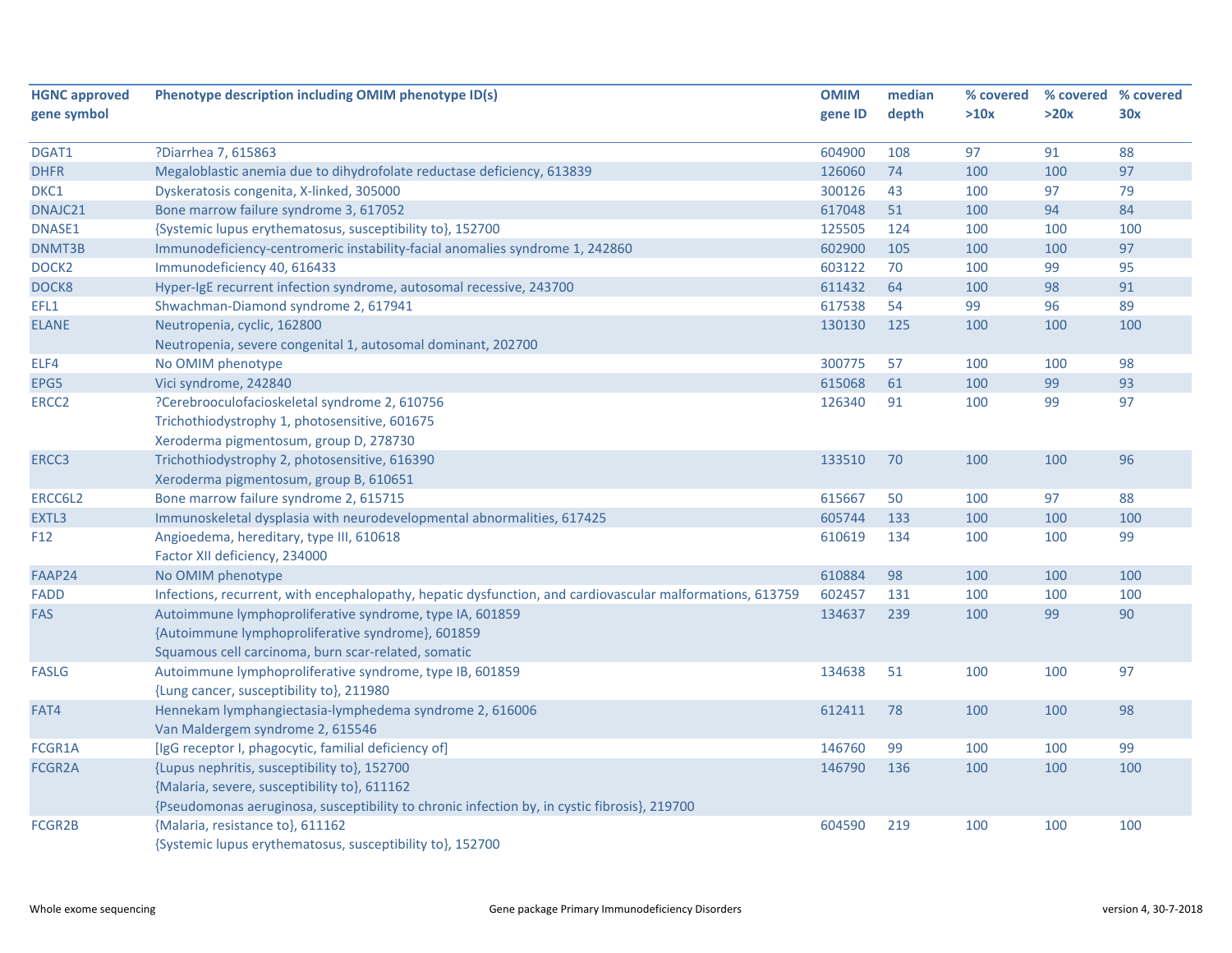| <b>HGNC approved</b> | Phenotype description including OMIM phenotype ID(s)                         | <b>OMIM</b> | median | % covered | % covered % covered |     |
|----------------------|------------------------------------------------------------------------------|-------------|--------|-----------|---------------------|-----|
| gene symbol          |                                                                              | gene ID     | depth  | >10x      | >20x                | 30x |
|                      |                                                                              |             |        |           |                     |     |
| FCGR3A               | Immunodeficiency 20, 615707                                                  | 146740      | 248    | 100       | 100                 | 97  |
| FCGR3B               | Neutropenia, alloimmune neonatal                                             | 610665      | 217    | 100       | 100                 | 100 |
| FCN3                 | Immunodeficiency due to ficolin 3 deficiency, 613860                         | 604973      | 91     | 100       | 100                 | 95  |
| FERMT3               | Leukocyte adhesion deficiency, type III, 612840                              | 607901      | 109    | 100       | 100                 | 95  |
| FOXN1                | T-cell immunodeficiency, congenital alopecia, and nail dystrophy, 601705     | 600838      | 119    | 100       | 100                 | 100 |
| FOXP3                | {Diabetes mellitus, type I, susceptibility to}, 222100                       | 300292      | 60     | 100       | 99                  | 90  |
|                      | Immunodysregulation, polyendocrinopathy, and enteropathy, X-linked, 304790   |             |        |           |                     |     |
| FPR1                 | No OMIM phenotype                                                            | 136537      | 102    | 100       | 100                 | 100 |
| G6PC                 | Glycogen storage disease la, 232200                                          | 613742      | 96     | 100       | 100                 | 100 |
| G6PC3                | Dursun syndrome, 612541                                                      | 611045      | 96     | 100       | 100                 | 100 |
|                      | Neutropenia, severe congenital 4, autosomal recessive, 612541                |             |        |           |                     |     |
| G6PD                 | Hemolytic anemia, G6PD deficient (favism), 300908                            | 305900      | 90     | 100       | 100                 | 99  |
|                      | {Resistance to malaria due to G6PD deficiency}, 611162                       |             |        |           |                     |     |
| GATA2                | Emberger syndrome, 614038                                                    | 137295      | 97     | 100       | 100                 | 100 |
|                      | Immunodeficiency 21, 614172                                                  |             |        |           |                     |     |
|                      | {Leukemia, acute myeloid, susceptibility to}, 601626                         |             |        |           |                     |     |
|                      | {Myelodysplastic syndrome, susceptibility to}, 614286                        |             |        |           |                     |     |
| GFI1                 | ?Neutropenia, nonimmune chronic idiopathic, of adults, 607847                | 600871      | 134    | 100       | 100                 | 100 |
|                      | ?Neutropenia, severe congenital 2, autosomal dominant, 613107                |             |        |           |                     |     |
| GINS1                | Immunodeficiency 55, 617827                                                  | 610608      | 59     | 100       | 99                  | 84  |
| GJC2                 | Leukodystrophy, hypomyelinating, 2, 608804                                   | 608803      | 92     | 98        | 88                  | 81  |
|                      | Lymphedema, hereditary, IC, 613480                                           |             |        |           |                     |     |
|                      | Spastic paraplegia 44, autosomal recessive, 613206                           |             |        |           |                     |     |
| GRHL2                | Corneal dystrophy, posterior polymorphous, 4, 618031                         | 608576      | 69     | 100       | 100                 | 96  |
|                      | Deafness, autosomal dominant 28, 608641                                      |             |        |           |                     |     |
|                      | Ectodermal dysplasia/short stature syndrome, 616029                          |             |        |           |                     |     |
| GTF2H5               | Trichothiodystrophy 3, photosensitive, 616395                                | 608780      | 44     | 100       | 100                 | 90  |
| HAX1                 | Neutropenia, severe congenital 3, autosomal recessive, 610738                | 605998      | 90     | 100       | 100                 | 98  |
| <b>HELLS</b>         | Immunodeficiency-centromeric instability-facial anomalies syndrome 4, 616911 | 603946      | 54     | 100       | 93                  | 78  |
| HMOX1                | Heme oxygenase-1 deficiency, 614034                                          | 141250      | 102    | 100       | 100                 | 100 |
|                      | {Pulmonary disease, chronic obstructive, susceptibility to}, 606963          |             |        |           |                     |     |
| HYOU1                | No OMIM phenotype                                                            | 601746      | 100    | 100       | 100                 | 97  |
| <b>ICOS</b>          | Immunodeficiency, common variable, 1, 607594                                 | 604558      | 49     | 100       | 99                  | 90  |
| IFIH1                | Aicardi-Goutieres syndrome 7, 615846                                         | 606951      | 74     | 100       | 99                  | 93  |
|                      | Singleton-Merten syndrome 1, 182250                                          |             |        |           |                     |     |
| <b>IFNAR2</b>        | {Hepatitis B virus, susceptibility to}, 610424                               | 602376      | 79     | 100       | 100                 | 93  |
|                      | ?Immunodeficiency 45, 616669                                                 |             |        |           |                     |     |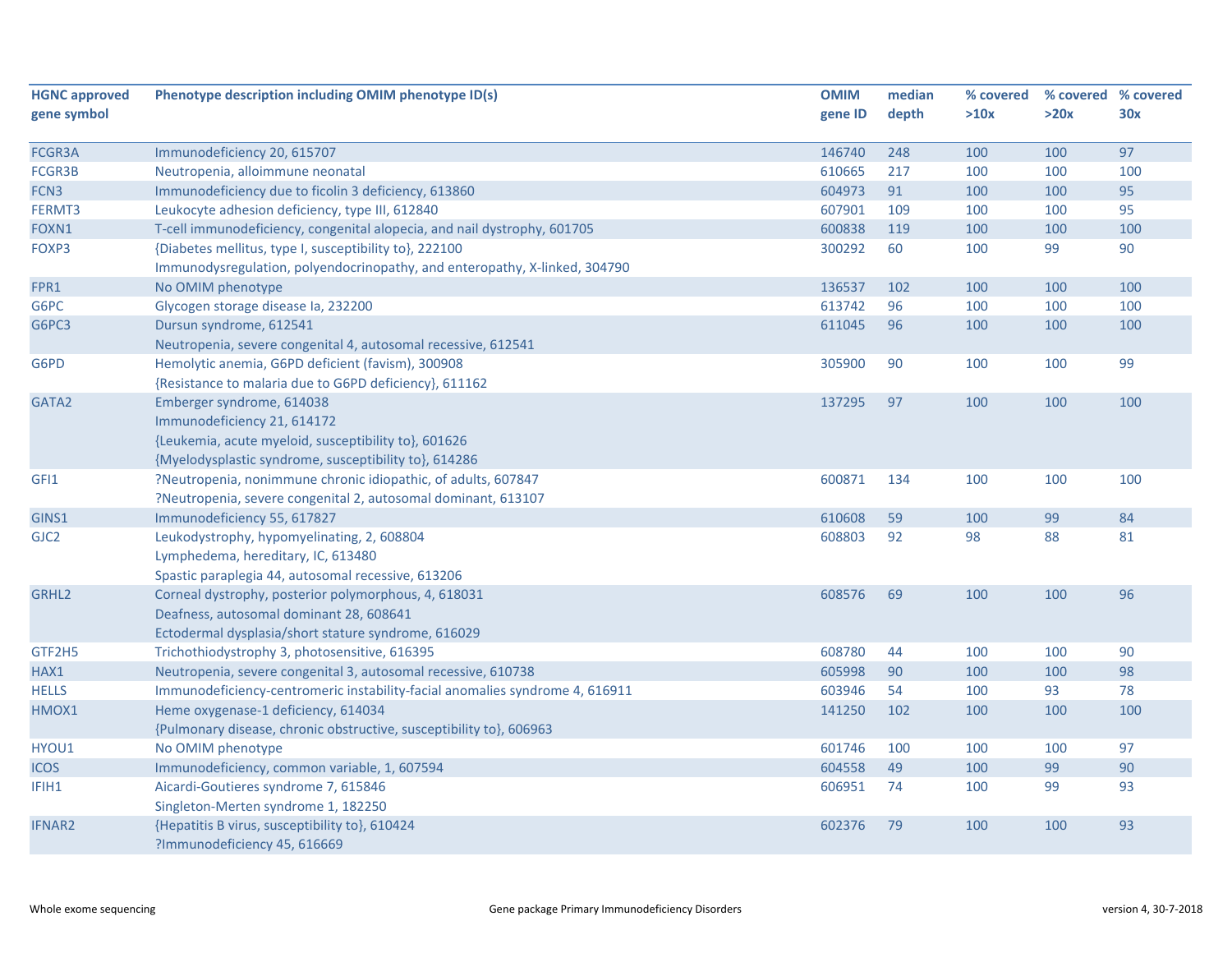| <b>HGNC approved</b><br>gene symbol | Phenotype description including OMIM phenotype ID(s)                       | <b>OMIM</b> | median<br>depth | % covered |      | % covered % covered |
|-------------------------------------|----------------------------------------------------------------------------|-------------|-----------------|-----------|------|---------------------|
|                                     |                                                                            | gene ID     |                 | >10x      | >20x | 30x                 |
| IFNGR1                              | {H. pylori infection, susceptibility to}, 600263                           | 107470      | 61              | 100       | 99   | 90                  |
|                                     | {Hepatitis B virus infection, susceptibility to}, 610424                   |             |                 |           |      |                     |
|                                     | Immunodeficiency 27A, mycobacteriosis, AR, 209950                          |             |                 |           |      |                     |
|                                     | Immunodeficiency 27B, mycobacteriosis, AD, 615978                          |             |                 |           |      |                     |
|                                     | {Tuberculosis infection, protection against}, 607948                       |             |                 |           |      |                     |
|                                     | {Tuberculosis, susceptibility to}, 607948                                  |             |                 |           |      |                     |
| <b>IFNGR2</b>                       | Immunodeficiency 28, mycobacteriosis, 614889                               | 147569      | 53              | 97        | 92   | 86                  |
| IGLL1                               | Agammaglobulinemia 2, 613500                                               | 146770      | 127             | 100       | 100  | 100                 |
| <b>IKBKB</b>                        | Immunodeficiency 15, 615592                                                | 603258      | 79              | 100       | 99   | 95                  |
| <b>IKBKG</b>                        | Ectodermal dysplasia, hypohidrotic, with immune deficiency, 300291         | 300248      | 77              | 100       | 100  | 96                  |
|                                     | Ectodermal, dysplasia, anhidrotic, lymphedema and immunodeficiency, 300301 |             |                 |           |      |                     |
|                                     | Immunodeficiency 33, 300636                                                |             |                 |           |      |                     |
|                                     | Immunodeficiency, isolated, 300584                                         |             |                 |           |      |                     |
|                                     | Incontinentia pigmenti, 308300                                             |             |                 |           |      |                     |
|                                     | Invasive pneumococcal disease, recurrent isolated, 2, 300640               |             |                 |           |      |                     |
| IKZF1                               | Immunodeficiency, common variable, 13, 616873                              | 603023      | 140             | 100       | 100  | 99                  |
| IL10                                | {Graft-versus-host disease, protection against}, 614395                    | 124092      | 114             | 100       | 100  | 96                  |
|                                     | {HIV-1, susceptibility to}, 609423                                         |             |                 |           |      |                     |
|                                     | {Rheumatoid arthritis, progression of}, 180300                             |             |                 |           |      |                     |
| IL10RA                              | Inflammatory bowel disease 28, early onset, autosomal recessive, 613148    | 146933      | 119             | 100       | 100  | 99                  |
| IL10RB                              | {Hepatitis B virus, susceptibility to}, 610424                             | 123889      | 60              | 100       | 99   | 93                  |
|                                     | Inflammatory bowel disease 25, early onset, autosomal recessive, 612567    |             |                 |           |      |                     |
| <b>IL12B</b>                        | Immunodeficiency 29, mycobacteriosis, 614890                               | 161561      | 68              | 100       | 100  | 92                  |
| <b>IL12RB1</b>                      | Immunodeficiency 30, 614891                                                | 601604      | 105             | 100       | 100  | 99                  |
| IL17F                               | ?Candidiasis, familial, 6, autosomal dominant, 613956                      | 606496      | 72              | 100       | 100  | 100                 |
| IL17RA                              | Immunodeficiency 51, 613953                                                | 605461      | 114             | 100       | 100  | 100                 |
| IL17RC                              | Candidiasis, familial, 9, 616445                                           | 610925      | 106             | 100       | 100  | 99                  |
| IL1RN                               | {Gastric cancer risk after H. pylori infection}, 137215                    | 147679      | 72              | 100       | 99   | 86                  |
|                                     | Interleukin 1 receptor antagonist deficiency, 612852                       |             |                 |           |      |                     |
|                                     | {Microvascular complications of diabetes 4}, 612628                        |             |                 |           |      |                     |
| IL2                                 | No OMIM phenotype                                                          | 147680      | 35              | 100       | 85   | 59                  |
| IL21                                | ?Immunodeficiency, common variable, 11, 615767                             | 605384      | 56              | 100       | 97   | 86                  |
| <b>IL21R</b>                        | [IgE, elevated level of], 147050                                           | 605383      | 104             | 100       | 100  | 100                 |
|                                     | Immunodeficiency 56, 615207                                                |             |                 |           |      |                     |
| IL2RA                               | {Diabetes, mellitus, insulin-dependent, susceptibility to, 10}, 601942     | 147730      | 89              | 100       | 100  | 99                  |
|                                     | Immunodeficiency 41 with lymphoproliferation and autoimmunity, 606367      |             |                 |           |      |                     |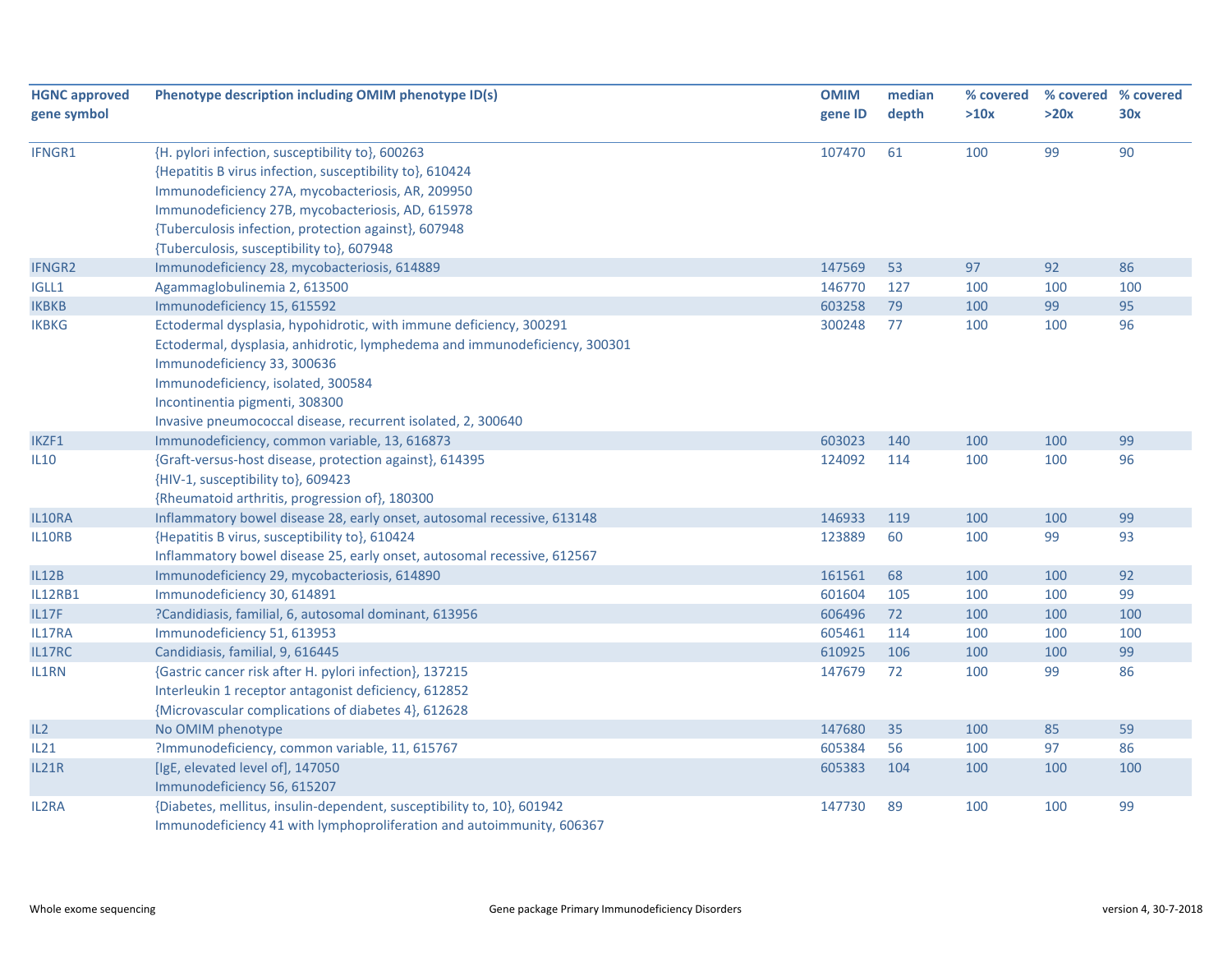| <b>HGNC approved</b> | Phenotype description including OMIM phenotype ID(s)                                                                                                                                                                        | <b>OMIM</b> | median | % covered | % covered % covered |     |
|----------------------|-----------------------------------------------------------------------------------------------------------------------------------------------------------------------------------------------------------------------------|-------------|--------|-----------|---------------------|-----|
| gene symbol          |                                                                                                                                                                                                                             | gene ID     | depth  | >10x      | >20x                | 30x |
|                      |                                                                                                                                                                                                                             |             |        |           |                     |     |
| IL2RG                | Combined immunodeficiency, X-linked, moderate, 312863                                                                                                                                                                       | 308380      | 49     | 100       | 99                  | 81  |
|                      | Severe combined immunodeficiency, X-linked, 300400                                                                                                                                                                          |             |        |           |                     |     |
| IL36RN               | Psoriasis 14, pustular, 614204                                                                                                                                                                                              | 605507      | 79     | 100       | 100                 | 100 |
| IL7R                 | Severe combined immunodeficiency, T-cell negative, B-cell/natural killer cell-positive type, 608971                                                                                                                         | 146661      | 52     | 100       | 100                 | 94  |
| <b>INO80</b>         | No OMIM phenotype                                                                                                                                                                                                           | 610169      | 65     | 100       | 97                  | 85  |
| <b>INSR</b>          | Diabetes mellitus, insulin-resistant, with acanthosis nigricans, 610549<br>Hyperinsulinemic hypoglycemia, familial, 5, 609968<br>Leprechaunism, 246200                                                                      | 147670      | 102    | 100       | 98                  | 95  |
|                      | Rabson-Mendenhall syndrome, 262190                                                                                                                                                                                          |             |        |           |                     |     |
| IRAK1                | No OMIM phenotype                                                                                                                                                                                                           | 300283      | 63     | 100       | 99                  | 91  |
| IRAK4                | IRAK4 deficiency, 607676<br>Invasive pneumococcal disease, recurrent isolated, 1, 610799                                                                                                                                    | 606883      | 63     | 100       | 98                  | 86  |
| IRF2BP2              | ?Immunodeficiency, common variable, 14, 617765                                                                                                                                                                              | 615332      | 85     | 100       | 100                 | 99  |
| IRF3                 | {Encephalopathy, acute, infection-induced (herpes-specific), susceptibility to, 7}, 616532                                                                                                                                  | 603734      | 121    | 100       | 99                  | 96  |
| IRF7                 | ?Immunodeficiency 39, 616345                                                                                                                                                                                                | 605047      | 123    | 100       | 99                  | 97  |
| IRF8                 | Immunodeficiency 32A, mycobacteriosis, autosomal dominant, 614893<br>Immunodeficiency 32B, monocyte and dendritic cell deficiency, autosomal recessive, 226990                                                              | 601565      | 135    | 100       | 100                 | 99  |
| ISG15                | Immunodeficiency 38, 616126                                                                                                                                                                                                 | 147571      | 135    | 100       | 100                 | 100 |
| <b>ITCH</b>          | Autoimmune disease, multisystem, with facial dysmorphism, 613385                                                                                                                                                            | 606409      | 52     | 96        | 94                  | 86  |
| ITGB2                | Leukocyte adhesion deficiency, 116920                                                                                                                                                                                       | 600065      | 142    | 100       | 100                 | 100 |
| ITK                  | Lymphoproliferative syndrome 1, 613011                                                                                                                                                                                      | 186973      | 69     | 100       | 100                 | 92  |
| JAGN1                | Neutropenia, severe congenital, 6, autosomal recessive, 616022                                                                                                                                                              | 616012      | 75     | 100       | 100                 | 100 |
| JAK1                 | No OMIM phenotype                                                                                                                                                                                                           | 147795      | 60     | 100       | 97                  | 89  |
| JAK2                 | {Budd-Chiari syndrome, somatic}, 600880<br>Erythrocytosis, somatic, 133100<br>Leukemia, acute myeloid, somatic, 601626<br>Myelofibrosis, somatic, 254450<br>Polycythemia vera, somatic, 263300<br>Thrombocythemia 3, 614521 | 147796      | 54     | 100       | 97                  | 85  |
| JAK3                 | SCID, autosomal recessive, T-negative/B-positive type, 600802                                                                                                                                                               | 600173      | 99     | 100       | 100                 | 99  |
| KDM6A                | Kabuki syndrome 2, 300867                                                                                                                                                                                                   | 300128      | 43     | 100       | 95                  | 72  |
| <b>KMT2A</b>         | Leukemia, myeloid/lymphoid or mixed-lineage, 159555                                                                                                                                                                         | 159555      | 60     | 100       | 100                 | 95  |
|                      | Wiedemann-Steiner syndrome, 605130                                                                                                                                                                                          |             |        |           |                     |     |
| KMT2D                | Kabuki syndrome 1, 147920                                                                                                                                                                                                   | 602113      | 106    | 100       | 100                 | 99  |
| LAMTOR2              | Immunodeficiency due to defect in MAPBP-interacting protein, 610798                                                                                                                                                         | 610389      | 96     | 100       | 100                 | 100 |
| LAT                  | Immunodeficiency 52, 617514                                                                                                                                                                                                 | 602354      | 84     | 100       | 100                 | 97  |
| <b>LCK</b>           | ?Immunodeficiency 22, 615758                                                                                                                                                                                                | 153390      | 155    | 100       | 100                 | 100 |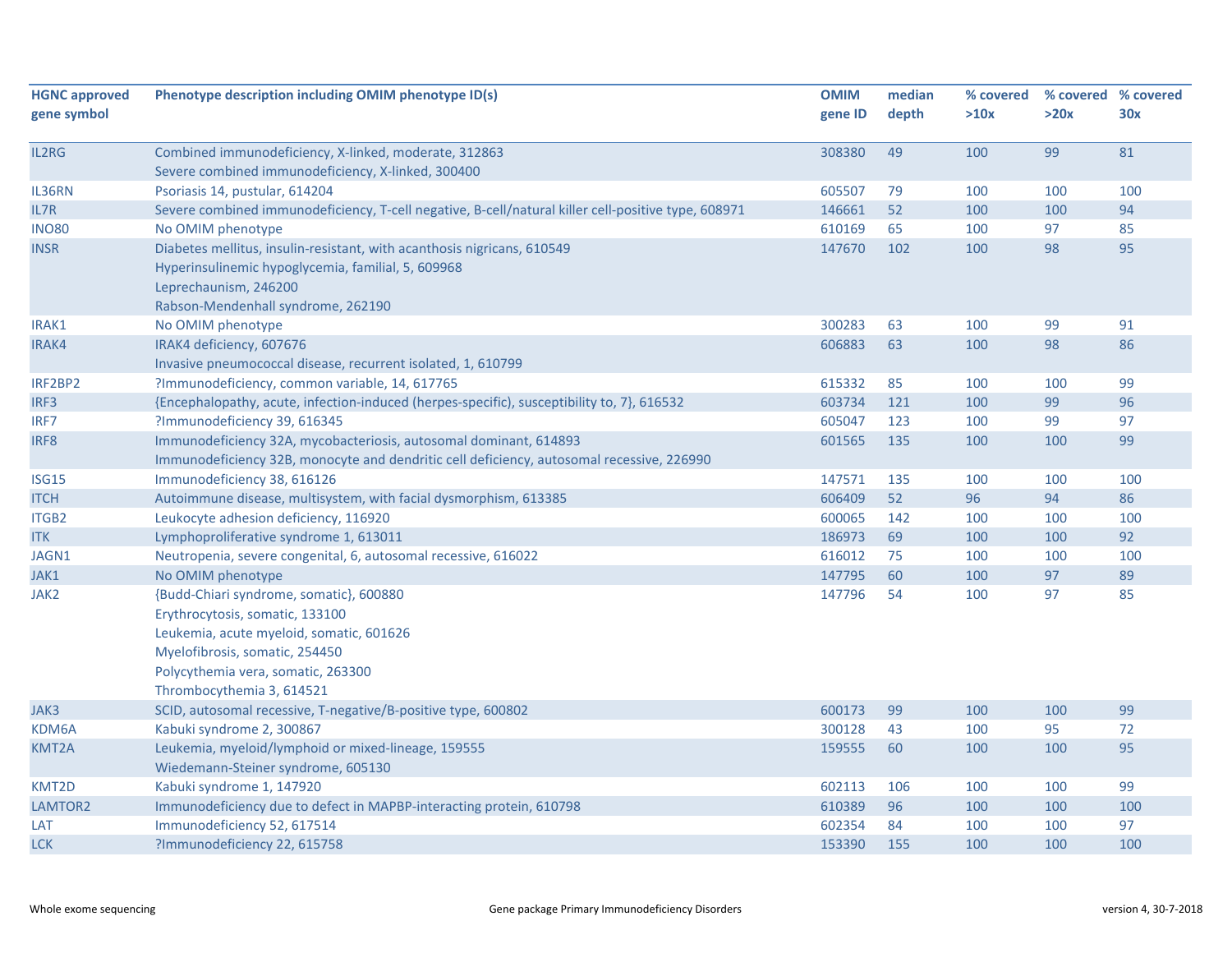| <b>HGNC approved</b> | Phenotype description including OMIM phenotype ID(s)                                                  | <b>OMIM</b> | median | % covered | % covered % covered |     |
|----------------------|-------------------------------------------------------------------------------------------------------|-------------|--------|-----------|---------------------|-----|
| gene symbol          |                                                                                                       | gene ID     | depth  | >10x      | >20x                | 30x |
|                      |                                                                                                       |             |        |           |                     |     |
| LIG1                 | No OMIM phenotype                                                                                     | 126391      | 86     | 100       | 100                 | 98  |
| LIG4                 | LIG4 syndrome, 606593                                                                                 | 601837      | 61     | 100       | 100                 | 100 |
|                      | {Multiple myeloma, resistance to}, 254500                                                             |             |        |           |                     |     |
| LPIN <sub>2</sub>    | Majeed syndrome, 609628                                                                               | 605519      | 65     | 100       | 99                  | 93  |
| <b>LRBA</b>          | Immunodeficiency, common variable, 8, with autoimmunity, 614700                                       | 606453      | 55     | 100       | 97                  | 88  |
| LRRC8A               | ?Agammaglobulinemia 5, 613506                                                                         | 608360      | 152    | 100       | 100                 | 100 |
| LTBP3                | Dental anomalies and short stature, 601216                                                            | 602090      | 125    | 100       | 99                  | 96  |
|                      | Geleophysic dysplasia 3, 617809                                                                       |             |        |           |                     |     |
| <b>LYST</b>          | Chediak-Higashi syndrome, 214500                                                                      | 606897      | 62     | 100       | 98                  | 91  |
| MAGT1                | Immunodeficiency, X-linked, with magnesium defect, Epstein-Barr virus infection and neoplasia, 300853 | 300715      | 44     | 100       | 97                  | 81  |
| <b>MAL</b>           | No OMIM phenotype                                                                                     | 188860      | 92     | 100       | 100                 | 93  |
| MALT1                | Immunodeficiency 12, 615468                                                                           | 604860      | 57     | 97        | 93                  | 83  |
| MAN2B1               | Mannosidosis, alpha-, types I and II, 248500                                                          | 609458      | 110    | 100       | 100                 | 100 |
| <b>MANBA</b>         | Mannosidosis, beta, 248510                                                                            | 609489      | 76     | 100       | 98                  | 92  |
| MAP3K14              | No OMIM phenotype                                                                                     | 604655      | 109    | 100       | 100                 | 100 |
| MASP2                | MASP2 deficiency, 613791                                                                              | 605102      | 80     | 100       | 99                  | 94  |
| MBL <sub>2</sub>     | {Chronic infections, due to MBL deficiency}, 614372                                                   | 154545      | 122    | 100       | 100                 | 100 |
| MC <sub>2R</sub>     | Glucocorticoid deficiency, due to ACTH unresponsiveness, 202200                                       | 607397      | 87     | 100       | 100                 | 100 |
| MCM4                 | Immunodeficiency 54, 609981                                                                           | 602638      | 79     | 100       | 100                 | 95  |
| <b>MEFV</b>          | Familial Mediterranean fever, AD, 134610                                                              | 608107      | 99     | 100       | 100                 | 100 |
|                      | Familial Mediterranean fever, AR, 249100                                                              |             |        |           |                     |     |
| MKL1                 | Megakaryoblastic leukemia, acute                                                                      | 606078      | 92     | 98        | 96                  | 91  |
| <b>MOGS</b>          | Congenital disorder of glycosylation, type IIb, 606056                                                | 601336      | 117    | 100       | 100                 | 100 |
| <b>MRE11</b>         | Ataxia-telangiectasia-like disorder 1, 604391                                                         | 600814      | 47     | 100       | 94                  | 74  |
| MS4A1                | Immunodeficiency, common variable, 5, 613495                                                          | 112210      | 72     | 100       | 100                 | 96  |
| <b>MSN</b>           | Immunodeficiency 50, 300988                                                                           | 309845      | 44     | 98        | 91                  | 75  |
| MTHFD1               | Combined immunodeficiency and megaloblastic anemia with or without hyperhomocysteinemia, 617780       | 172460      | 67     | 100       | 99                  | 91  |
|                      | {Neural tube defects, folate-sensitive, susceptibility to}, 601634                                    |             |        |           |                     |     |
| <b>MVK</b>           | Hyper-IgD syndrome, 260920                                                                            | 251170      | 96     | 100       | 100                 | 98  |
|                      | Mevalonic aciduria, 610377                                                                            |             |        |           |                     |     |
|                      | Porokeratosis 3, multiple types, 175900                                                               |             |        |           |                     |     |
| MYD88                | Macroglobulinemia, Waldenstrom, somatic, 153600                                                       | 602170      | 140    | 100       | 100                 | 100 |
|                      | Pyogenic bacterial infections, recurrent, due to MYD88 deficiency, 612260                             |             |        |           |                     |     |
| MYSM1                | No OMIM phenotype                                                                                     | 612176      | 47     | 100       | 96                  | 81  |
| <b>NBAS</b>          | Infantile liver failure syndrome 2, 616483                                                            | 608025      | 57     | 100       | 98                  | 89  |
|                      | Short stature, optic nerve atrophy, and Pelger-Huet anomaly, 614800                                   |             |        |           |                     |     |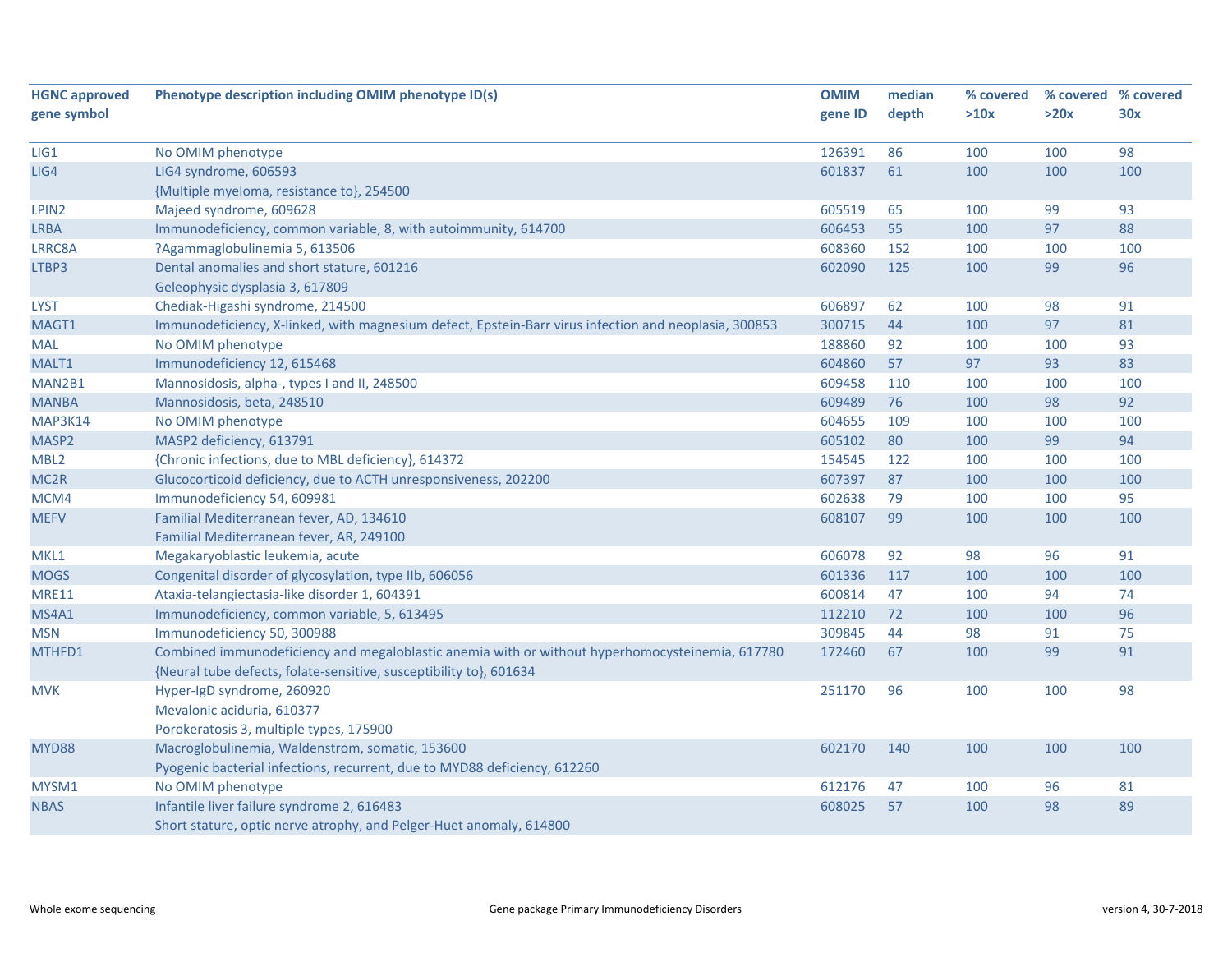| <b>HGNC approved</b> | Phenotype description including OMIM phenotype ID(s)                                                | <b>OMIM</b> | median | % covered | % covered % covered |     |
|----------------------|-----------------------------------------------------------------------------------------------------|-------------|--------|-----------|---------------------|-----|
| gene symbol          |                                                                                                     | gene ID     | depth  | >10x      | >20x                | 30x |
|                      |                                                                                                     |             |        |           |                     |     |
| <b>NBN</b>           | Aplastic anemia, 609135                                                                             | 602667      | 59     | 100       | 97                  | 81  |
|                      | Leukemia, acute lymphoblastic, 613065                                                               |             |        |           |                     |     |
|                      | Nijmegen breakage syndrome, 251260                                                                  |             |        |           |                     |     |
| NCF1                 | Chronic granulomatous disease due to deficiency of NCF-1, 233700                                    | 608512      | 174    | 100       | 100                 | 99  |
| NCF <sub>2</sub>     | Chronic granulomatous disease due to deficiency of NCF-2, 233710                                    | 608515      | 84     | 100       | 100                 | 96  |
| NCF4                 | ?Granulomatous disease, chronic, autosomal recessive, cytochrome b-positive, type III, 613960       | 601488      | 110    | 100       | 100                 | 100 |
| <b>NCSTN</b>         | Acne inversa, familial, 1, 142690                                                                   | 605254      | 89     | 100       | 100                 | 98  |
| NFAT5                | No OMIM phenotype                                                                                   | 604708      | 54     | 100       | 98                  | 92  |
| NFKB1                | Immunodeficiency, common variable, 12, 616576                                                       | 164011      | 48     | 100       | 96                  | 84  |
| NFKB <sub>2</sub>    | Immunodeficiency, common variable, 10, 615577                                                       | 164012      | 136    | 100       | 100                 | 94  |
| <b>NFKBIA</b>        | Ectodermal dysplasia, anhidrotic, with T-cell immunodeficiency, 612132                              | 164008      | 134    | 100       | 100                 | 100 |
| NHEJ1                | Severe combined immunodeficiency with microcephaly, growth retardation, and sensitivity to ionizing | 611290      | 47     | 100       | 100                 | 89  |
|                      | radiation, 611291                                                                                   |             |        |           |                     |     |
| NHP <sub>2</sub>     | Dyskeratosis congenita, autosomal recessive 2, 613987                                               | 606470      | 102    | 100       | 100                 | 100 |
| <b>NKX2-5</b>        | Atrial septal defect 7, with or without AV conduction defects, 108900                               | 600584      | 106    | 100       | 100                 | 98  |
|                      | Conotruncal heart malformations, variable, 217095                                                   |             |        |           |                     |     |
|                      | Hypoplastic left heart syndrome 2, 614435                                                           |             |        |           |                     |     |
|                      | Hypothyroidism, congenital nongoitrous, 5, 225250                                                   |             |        |           |                     |     |
|                      | Tetralogy of Fallot, 187500                                                                         |             |        |           |                     |     |
|                      | Ventricular septal defect 3, 614432                                                                 |             |        |           |                     |     |
| NLRC4                | Autoinflammation with infantile enterocolitis, 616050                                               | 606831      | 67     | 100       | 100                 | 96  |
|                      | ?Familial cold autoinflammatory syndrome 4, 616115                                                  |             |        |           |                     |     |
| NLRP1                | Autoinflammation with arthritis and dyskeratosis, 617388                                            | 606636      | 96     | 100       | 100                 | 99  |
|                      | Palmoplantar carcinoma, multiple self-healing, 615225                                               |             |        |           |                     |     |
|                      | {Vitiligo-associated multiple autoimmune disease susceptibility 1}, 606579                          |             |        |           |                     |     |
| NLRP12               | Familial cold autoinflammatory syndrome 2, 611762                                                   | 609648      | 127    | 100       | 100                 | 100 |
| NLRP3                | CINCA syndrome, 607115                                                                              | 606416      | 108    | 100       | 100                 | 100 |
|                      | Deafness, autosomal dominant 34, with or without inflammation, 617772                               |             |        |           |                     |     |
|                      | Familial cold inflammatory syndrome 1, 120100                                                       |             |        |           |                     |     |
|                      | Keratoendothelitis fugax hereditaria, 148200                                                        |             |        |           |                     |     |
|                      | Muckle-Wells syndrome, 191900                                                                       |             |        |           |                     |     |
| NOD <sub>2</sub>     | Blau syndrome, 186580                                                                               | 605956      | 104    | 100       | 100                 | 97  |
|                      | {Inflammatory bowel disease 1, Crohn disease}, 266600                                               |             |        |           |                     |     |
|                      | {Psoriatic arthritis, susceptibility to}, 607507                                                    |             |        |           |                     |     |
|                      | {Yao syndrome}, 617321                                                                              |             |        |           |                     |     |
| <b>NOP10</b>         | Dyskeratosis congenita, autosomal recessive 1, 224230                                               | 606471      | 133    | 100       | 100                 | 100 |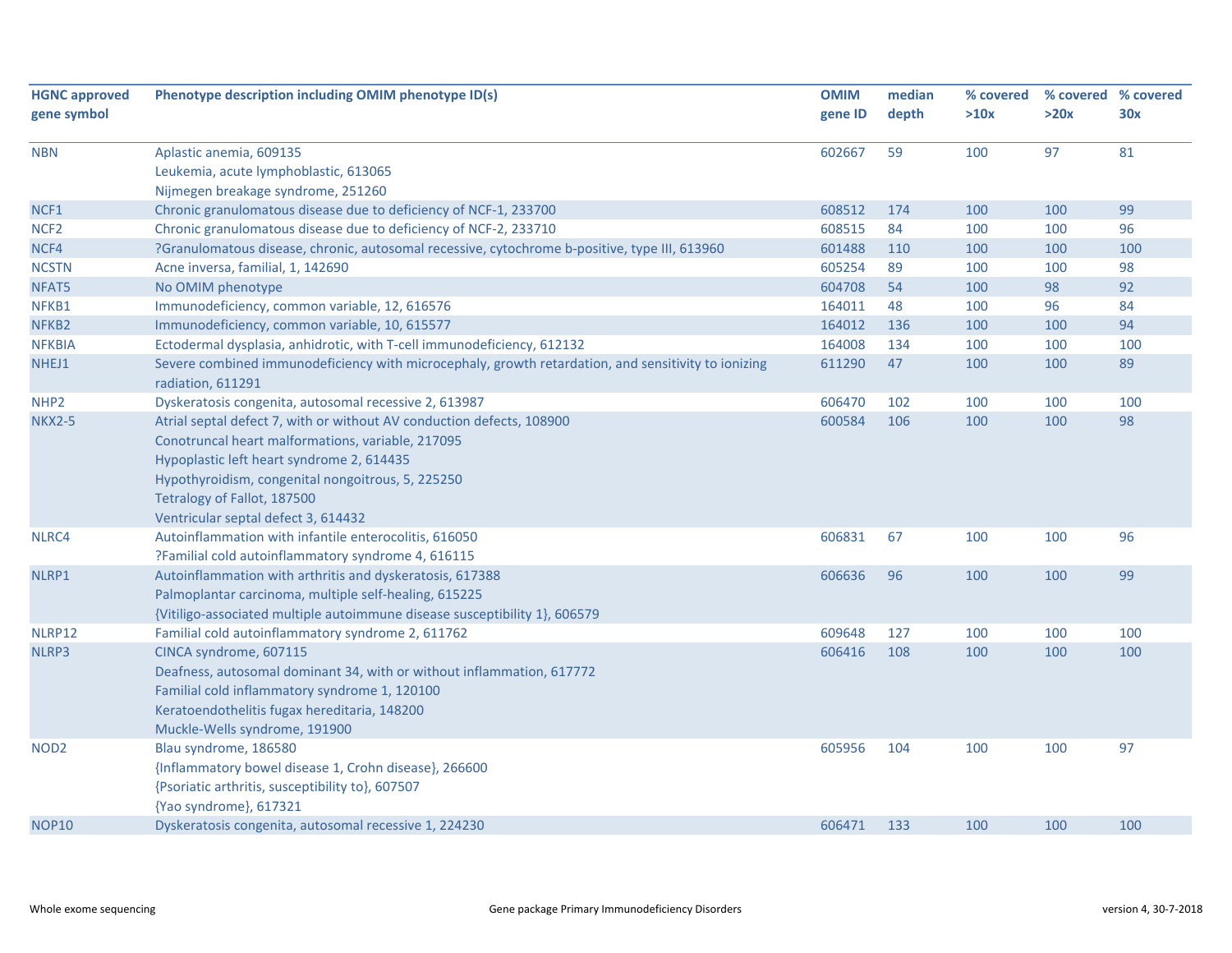| <b>HGNC approved</b> | Phenotype description including OMIM phenotype ID(s)                                                      | <b>OMIM</b> | median | % covered | % covered % covered |     |
|----------------------|-----------------------------------------------------------------------------------------------------------|-------------|--------|-----------|---------------------|-----|
| gene symbol          |                                                                                                           | gene ID     | depth  | >10x      | >20x                | 30x |
|                      |                                                                                                           |             |        |           |                     |     |
| <b>NRAS</b>          | Colorectal cancer, somatic, 114500                                                                        | 164790      | 53     | 100       | 100                 | 95  |
|                      | Epidermal nevus, somatic, 162900                                                                          |             |        |           |                     |     |
|                      | Melanocytic nevus syndrome, congenital, somatic, 137550                                                   |             |        |           |                     |     |
|                      | Neurocutaneous melanosis, somatic, 249400                                                                 |             |        |           |                     |     |
|                      | Noonan syndrome 6, 613224                                                                                 |             |        |           |                     |     |
|                      | ?RAS-associated autoimmune lymphoproliferative syndrome type IV, somatic, 614470                          |             |        |           |                     |     |
|                      | Schimmelpenning-Feuerstein-Mims syndrome, somatic mosaic, 163200                                          |             |        |           |                     |     |
|                      | Thyroid carcinoma, follicular, somatic, 188470                                                            |             |        |           |                     |     |
| NSMCE3               | Lung disease, immunodeficiency, and chromosome breakage syndrome, 617241                                  | 608243      | 150    | 100       | 100                 | 100 |
| ORAI1                | Immunodeficiency 9, 612782                                                                                | 610277      | 155    | 100       | 99                  | 97  |
|                      | Myopathy, tubular aggregate, 2, 615883                                                                    |             |        |           |                     |     |
| OSTM1                | Osteopetrosis, autosomal recessive 5, 259720                                                              | 607649      | 69     | 100       | 99                  | 92  |
| <b>OTULIN</b>        | Autoinflammation, panniculitis, and dermatosis syndrome, 617099                                           | 615712      | 64     | 98        | 93                  | 85  |
| <b>PARN</b>          | Dyskeratosis congenita, autosomal recessive 6, 616353                                                     | 604212      | 52     | 100       | 99                  | 88  |
|                      | Pulmonary fibrosis and/or bone marrow failure, telomere-related, 4, 616371                                |             |        |           |                     |     |
| PAX5                 | {Leukemia, acute lymphoblastic, susceptibility to, 3}, 615545                                             | 167414      | 99     | 100       | 99                  | 93  |
| PBX1                 | Congenital anomalies of kidney and urinary tract syndrome with or without hearing loss, abnormal ears, or | 176310      | 65     | 100       | 100                 | 95  |
|                      | developmental delay, 617641                                                                               |             |        |           |                     |     |
| <b>PCCA</b>          | Propionicacidemia, 606054                                                                                 | 232000      | 58     | 100       | 99                  | 90  |
| <b>PCCB</b>          | Propionicacidemia, 606054                                                                                 | 232050      | 62     | 100       | 97                  | 92  |
| PEPD                 | Prolidase deficiency, 170100                                                                              | 613230      | 92     | 100       | 100                 | 97  |
| PGM3                 | Immunodeficiency 23, 615816                                                                               | 172100      | 75     | 100       | 100                 | 94  |
| <b>PIGA</b>          | Multiple congenital anomalies-hypotonia-seizures syndrome 2, 300868                                       | 311770      | 56     | 100       | 100                 | 93  |
|                      | Paroxysmal nocturnal hemoglobinuria, somatic, 300818                                                      |             |        |           |                     |     |
| PIK3CD               | Immunodeficiency 14, 615513                                                                               | 602839      | 127    | 100       | 99                  | 98  |
| PIK3R1               | ?Agammaglobulinemia 7, autosomal recessive, 615214                                                        | 171833      | 72     | 100       | 100                 | 94  |
|                      | Immunodeficiency 36, 616005                                                                               |             |        |           |                     |     |
|                      | SHORT syndrome, 269880                                                                                    |             |        |           |                     |     |
| PLCG <sub>2</sub>    | Autoinflammation, antibody deficiency, and immune dysregulation syndrome, 614878                          | 600220      | 101    | 100       | 100                 | 97  |
|                      | Familial cold autoinflammatory syndrome 3, 614468                                                         |             |        |           |                     |     |
| PLEKHM1              | Osteopetrosis, autosomal recessive 6, 611497                                                              | 611466      | 181    | 100       | 100                 | 100 |
| <b>PLG</b>           | Dysplasminogenemia, 217090                                                                                | 173350      | 73     | 100       | 100                 | 97  |
|                      | Plasminogen deficiency, type I, 217090                                                                    |             |        |           |                     |     |
| PMM <sub>2</sub>     | Congenital disorder of glycosylation, type Ia, 212065                                                     | 601785      | 66     | 100       | 100                 | 93  |
| <b>PNP</b>           | Immunodeficiency due to purine nucleoside phosphorylase deficiency, 613179                                | 164050      | 61     | 100       | 99                  | 94  |
| POLA1                | Pigmentary disorder, reticulate, with systemic manifestations, X-linked, 301220                           | 312040      | 38     | 99        | 89                  | 70  |
| POLE <sub>2</sub>    | No OMIM phenotype                                                                                         | 602670      | 37     | 99        | 88                  | 61  |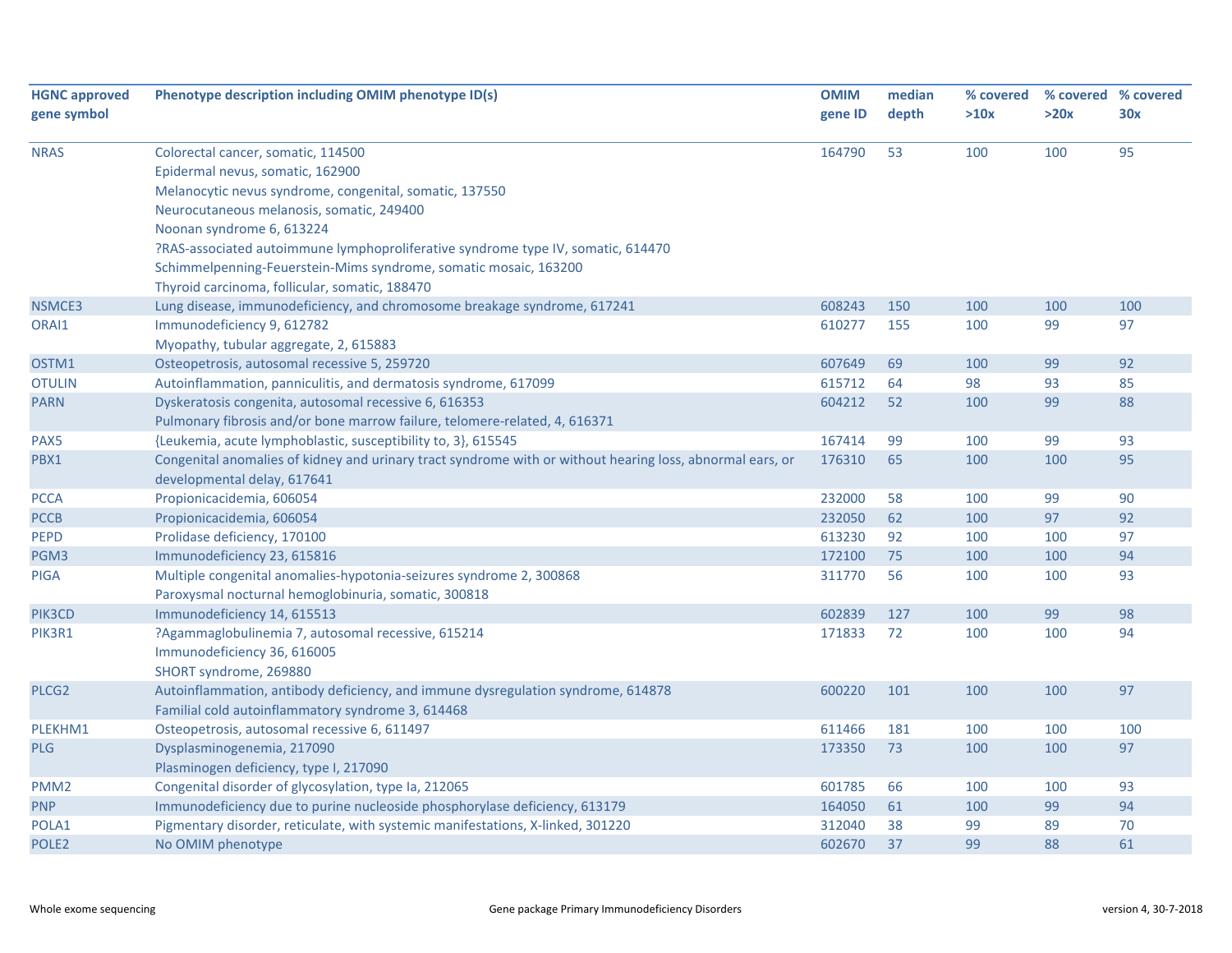| <b>HGNC approved</b><br>gene symbol | Phenotype description including OMIM phenotype ID(s)                                                   | <b>OMIM</b><br>gene ID | median<br>depth | % covered<br>>10x | % covered % covered<br>>20x | 30x |
|-------------------------------------|--------------------------------------------------------------------------------------------------------|------------------------|-----------------|-------------------|-----------------------------|-----|
|                                     |                                                                                                        |                        |                 |                   |                             |     |
| POT <sub>1</sub>                    | {Glioma susceptibility 9}, 616568                                                                      | 606478                 | 59              | 100               | 99                          | 89  |
|                                     | {Melanoma, cutaneous malignant, susceptibility to, 10}, 615848                                         |                        |                 |                   |                             |     |
| PRF1                                | Aplastic anemia, 609135                                                                                | 170280                 | 114             | 100               | 100                         | 100 |
|                                     | Hemophagocytic lymphohistiocytosis, familial, 2, 603553                                                |                        |                 |                   |                             |     |
|                                     | Lymphoma, non-Hodgkin, 605027                                                                          |                        |                 |                   |                             |     |
| <b>PRKCD</b>                        | Autoimmune lymphoproliferative syndrome, type III, 615559                                              | 176977                 | 108             | 100               | 100                         | 100 |
| <b>PRKDC</b>                        | Immunodeficiency 26, with or without neurologic abnormalities, 615966                                  | 600899                 | 65              | 100               | 98                          | 89  |
| PRPS1                               | Arts syndrome, 301835                                                                                  | 311850                 | 44              | 100               | 96                          | 81  |
|                                     | Charcot-Marie-Tooth disease, X-linked recessive, 5, 311070                                             |                        |                 |                   |                             |     |
|                                     | Deafness, X-linked 1, 304500, X-linked                                                                 |                        |                 |                   |                             |     |
|                                     | Gout, PRPS-related, 300661                                                                             |                        |                 |                   |                             |     |
|                                     | Phosphoribosylpyrophosphate synthetase superactivity, 300661                                           |                        |                 |                   |                             |     |
| <b>PSENEN</b>                       | Acne inversa, familial, 2, with or without Dowling-Degos disease, 613736                               | 607632                 | 68              | 100               | 100                         | 100 |
| PSMB8                               | Autoinflammation, lipodystrophy, and dermatosis syndrome, 256040                                       | 177046                 | 119             | 100               | 100                         | 99  |
| PSTPIP1                             | Pyogenic sterile arthritis, pyoderma gangrenosum, and acne, 604416                                     | 606347                 | 111             | 100               | 100                         | 99  |
| PTPN22                              | {Diabetes, type 1, susceptibility to}, 222100                                                          | 600716                 | 45              | 100               | 98                          | 81  |
|                                     | {Rheumatoid arthritis, susceptibility to}, 180300                                                      |                        |                 |                   |                             |     |
|                                     | {Systemic lupus erythematosus susceptibility to}, 152700                                               |                        |                 |                   |                             |     |
| <b>PTPRC</b>                        | {Hepatitis C virus, susceptibility to}, 609532                                                         | 151460                 | 64              | 100               | 98                          | 92  |
|                                     | Severe combined immunodeficiency, T cell-negative, B-cell/natural killer-cell positive, 608971         |                        |                 |                   |                             |     |
| RAB27A                              | Griscelli syndrome, type 2, 607624                                                                     | 603868                 | 44              | 100               | 98                          | 81  |
| RAC <sub>2</sub>                    | Neutrophil immunodeficiency syndrome, 608203                                                           | 602049                 | 99              | 100               | 100                         | 100 |
| RAG1                                | Alpha/beta T-cell lymphopenia with gamma/delta T-cell expansion, severe cytomegalovirus infection, and | 179615                 | 81              | 100               | 100                         | 100 |
|                                     | autoimmunity, 609889                                                                                   |                        |                 |                   |                             |     |
|                                     | Combined cellular and humoral immune defects with granulomas, 233650                                   |                        |                 |                   |                             |     |
|                                     | Omenn syndrome, 603554                                                                                 |                        |                 |                   |                             |     |
|                                     | Severe combined immunodeficiency, B cell-negative, 601457                                              |                        |                 |                   |                             |     |
| RAG2                                | Combined cellular and humoral immune defects with granulomas, 233650                                   | 179616                 | 58              | 100               | 100                         | 98  |
|                                     | Omenn syndrome, 603554                                                                                 |                        |                 |                   |                             |     |
|                                     | Severe combined immunodeficiency, B cell-negative, 601457                                              |                        |                 |                   |                             |     |
| RANBP2                              | {Encephalopathy, acute, infection-induced, 3, susceptibility to}, 608033                               | 601181                 | 109             | 100               | 100                         | 98  |
| RASGRP1                             | No OMIM phenotype                                                                                      | 603962                 | 62              | 100               | 100                         | 97  |
| RASGRP2                             | ?Bleeding disorder, platelet-type, 18, 615888                                                          | 605577                 | 90              | 100               | 100                         | 100 |
| RBCK1                               | Polyglucosan body myopathy 1 with or without immunodeficiency, 615895                                  | 610924                 | 132             | 100               | 100                         | 100 |
| RECQL4                              | Baller-Gerold syndrome, 218600                                                                         | 603780                 | 137             | 100               | 100                         | 99  |
|                                     | RAPADILINO syndrome, 266280                                                                            |                        |                 |                   |                             |     |
|                                     | Rothmund-Thomson syndrome, 268400                                                                      |                        |                 |                   |                             |     |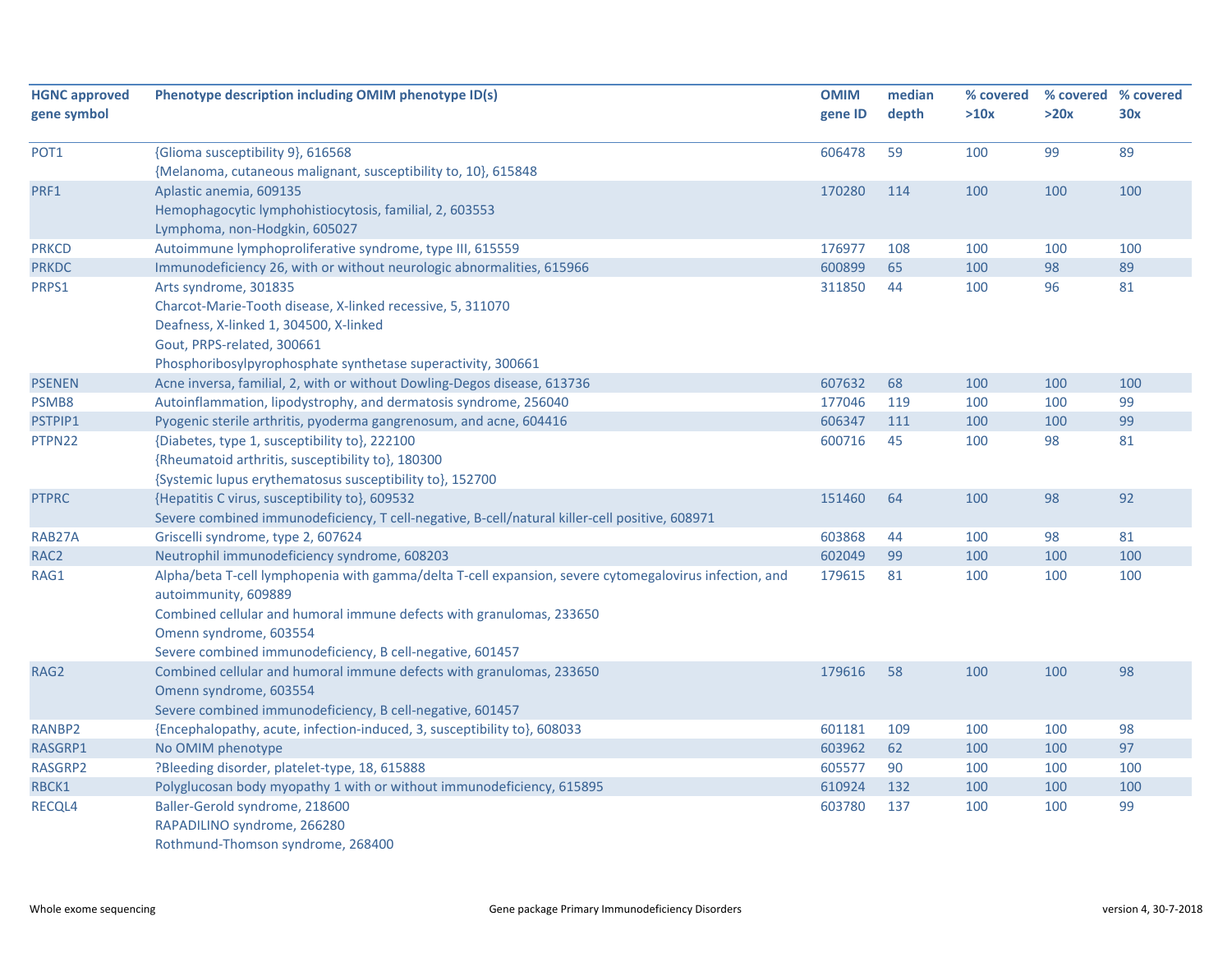| <b>HGNC approved</b>             | Phenotype description including OMIM phenotype ID(s)                                       | <b>OMIM</b> | median        | % covered | % covered % covered |             |
|----------------------------------|--------------------------------------------------------------------------------------------|-------------|---------------|-----------|---------------------|-------------|
| gene symbol                      |                                                                                            | gene ID     | depth         | >10x      | >20x                | 30x         |
|                                  |                                                                                            |             |               |           |                     |             |
| <b>RELB</b>                      | ?Immunodeficiency 53, 617585                                                               | 604758      | 83            | 100       | 99                  | 95          |
| RFX5                             | Bare lymphocyte syndrome, type II, complementation group C, 209920                         | 601863      | 86            | 100       | 99                  | 95          |
|                                  | Bare lymphocyte syndrome, type II, complementation group E, 209920                         |             |               |           |                     |             |
| <b>RFXANK</b>                    | MHC class II deficiency, complementation group B, 209920                                   | 603200      | 110           | 100       | 100                 | 100         |
| <b>RFXAP</b>                     | Bare lymphocyte syndrome, type II, complementation group D, 209920                         | 601861      | 139           | 100       | 100                 | 100         |
| <b>RHOH</b>                      | No OMIM phenotype                                                                          | 602037      | 89            | 100       | 100                 | 100         |
| <b>RMRP</b>                      | Anauxetic dysplasia 1, 607095                                                              | 157660      | No coverage 0 |           | 0                   | $\mathbf 0$ |
|                                  | Cartilage-hair hypoplasia, 250250                                                          |             |               |           |                     |             |
|                                  | Metaphyseal dysplasia without hypotrichosis, 250460                                        |             |               |           |                     |             |
| RNASEH2A                         | Aicardi-Goutieres syndrome 4, 610333                                                       | 606034      | 98            | 100       | 100                 | 100         |
| RNASEH2B                         | Aicardi-Goutieres syndrome 2, 610181                                                       | 610326      | 54            | 100       | 100                 | 88          |
| RNASEH2C                         | Aicardi-Goutieres syndrome 3, 610329                                                       | 610330      | 279           | 100       | 100                 | 100         |
| <b>RNF168</b>                    | RIDDLE syndrome, 611943                                                                    | 612688      | 81            | 100       | 100                 | 98          |
| <b>RNF31</b>                     | No OMIM phenotype                                                                          | 612487      | 108           | 100       | 100                 | 99          |
| RNU4ATAC                         | Microcephalic osteodysplastic primordial dwarfism, type I, 210710                          | 601428      | No coverage 0 |           | 0                   | $\mathbf 0$ |
|                                  | Roifman syndrome, 616651                                                                   |             |               |           |                     |             |
| <b>RORC</b>                      | Immunodeficiency 42, 616622                                                                | 602943      | 91            | 100       | 100                 | 99          |
| <b>RPSA</b>                      | Asplenia, isolated congenital, 271400                                                      | 150370      | 83            | 100       | 100                 | 100         |
| RSPH9                            | Ciliary dyskinesia, primary, 12, 612650                                                    | 612648      | 121           | 100       | 100                 | 100         |
| RTEL1                            | Dyskeratosis congenita, autosomal dominant 4, 615190                                       | 608833      | 132           | 100       | 100                 | 99          |
|                                  | Dyskeratosis congenita, autosomal recessive 5, 615190                                      |             |               |           |                     |             |
|                                  | Pulmonary fibrosis and/or bone marrow failure, telomere-related, 3, 616373                 |             |               |           |                     |             |
| SAMD9                            | MIRAGE syndrome, 617053                                                                    | 610456      | 59            | 100       | 100                 | 99          |
|                                  | Tumoral calcinosis, familial, normophosphatemic, 610455                                    |             |               |           |                     |             |
| SAMD9L                           | Ataxia-pancytopenia syndrome, 159550                                                       | 611170      | 53            | 100       | 100                 | 97          |
| SAMHD1                           | Aicardi-Goutieres syndrome 5, 612952                                                       | 606754      | 58            | 100       | 97                  | 80          |
|                                  | ?Chilblain lupus 2, 614415                                                                 |             |               |           |                     |             |
| <b>SBDS</b>                      | {Aplastic anemia, susceptibility to}, 609135                                               | 607444      | 72            | 100       | 100                 | 98          |
|                                  | Shwachman-Diamond syndrome, 260400                                                         |             |               |           |                     |             |
| SEMA3E                           | ?CHARGE syndrome, 214800                                                                   | 608166      | 53            | 100       | 99                  | 87          |
| SERAC1                           | 3-methylglutaconic aciduria with deafness, encephalopathy, and Leigh-like syndrome, 614739 | 614725      | 56            | 100       | 95                  | 79          |
| SERPING1                         | Angioedema, hereditary, types I and II, 106100                                             | 606860      | 105           | 100       | 100                 | 98          |
|                                  | Complement component 4, partial deficiency of, 120790                                      |             |               |           |                     |             |
| SH <sub>2</sub> B <sub>3</sub>   | Erythrocytosis, somatic, 133100                                                            | 605093      | 109           | 100       | 100                 | 100         |
|                                  | Myelofibrosis, somatic, 254450                                                             |             |               |           |                     |             |
|                                  | Thrombocythemia, somatic, 187950                                                           |             |               |           |                     |             |
| SH <sub>2</sub> D <sub>1</sub> A | Lymphoproliferative syndrome, X-linked, 1, 308240                                          | 300490      | 51            | 100       | 94                  | 81          |
|                                  |                                                                                            |             |               |           |                     |             |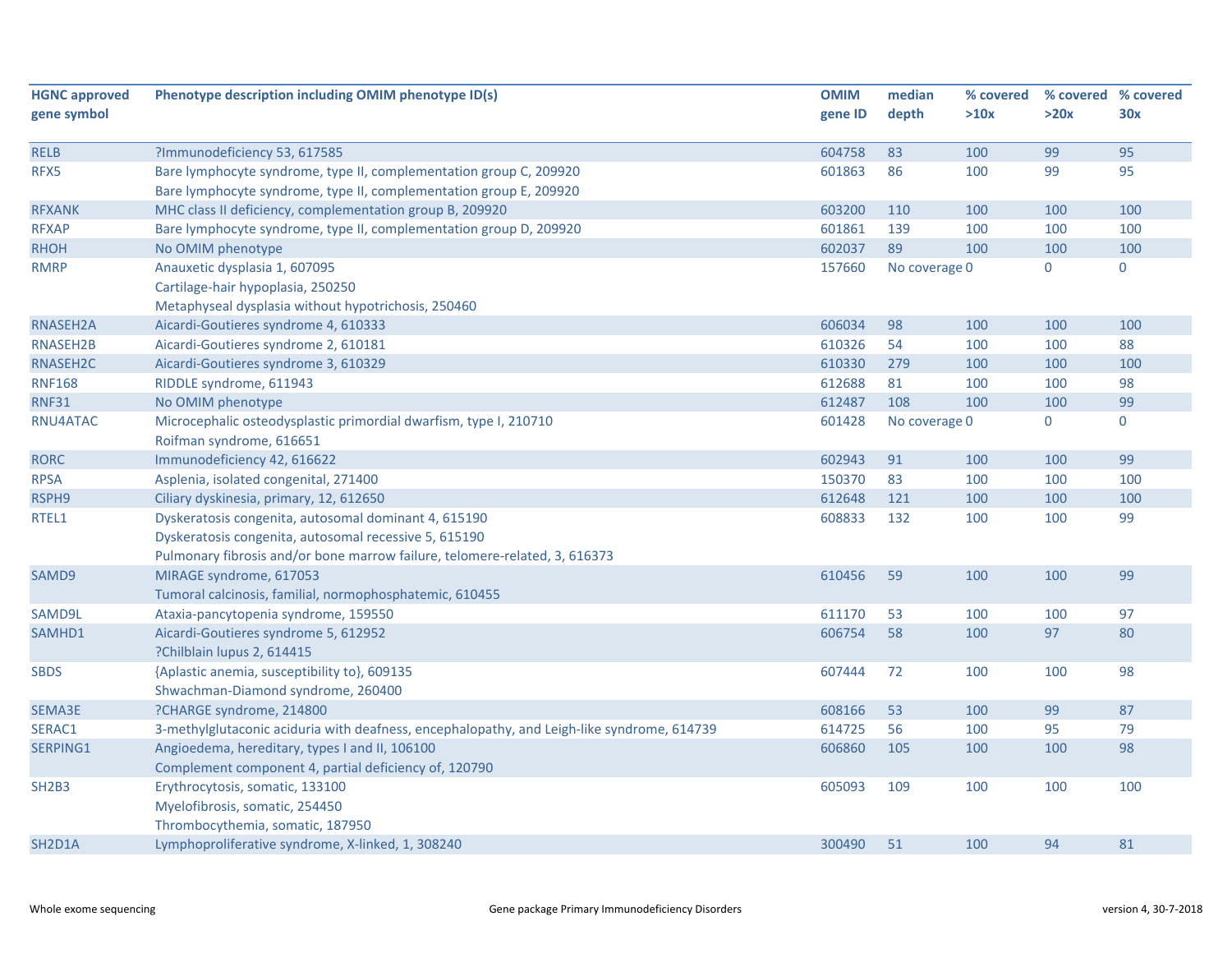| <b>HGNC approved</b> | Phenotype description including OMIM phenotype ID(s)                                           | <b>OMIM</b> | median | % covered | % covered % covered |     |
|----------------------|------------------------------------------------------------------------------------------------|-------------|--------|-----------|---------------------|-----|
| gene symbol          |                                                                                                | gene ID     | depth  | >10x      | >20x                | 30x |
|                      |                                                                                                |             |        |           |                     |     |
| SH3BP2               | Cherubism, 118400                                                                              | 602104      | 113    | 91        | 91                  | 91  |
| SKIV2L               | Trichohepatoenteric syndrome 2, 614602                                                         | 600478      | 116    | 100       | 100                 | 99  |
| <b>SLC29A3</b>       | Histiocytosis-lymphadenopathy plus syndrome, 602782                                            | 612373      | 139    | 100       | 99                  | 99  |
| <b>SLC35A1</b>       | Congenital disorder of glycosylation, type IIf, 603585                                         | 605634      | 60     | 100       | 100                 | 93  |
| <b>SLC35C1</b>       | Congenital disorder of glycosylation, type IIc, 266265                                         | 605881      | 133    | 100       | 100                 | 100 |
| <b>SLC37A4</b>       | Glycogen storage disease Ib, 232220                                                            | 602671      | 87     | 100       | 99                  | 93  |
|                      | Glycogen storage disease Ic, 232240                                                            |             |        |           |                     |     |
| <b>SLC39A4</b>       | Acrodermatitis enteropathica, 201100                                                           | 607059      | 122    | 100       | 100                 | 100 |
| <b>SLC46A1</b>       | Folate malabsorption, hereditary, 229050                                                       | 611672      | 113    | 100       | 100                 | 100 |
| SMARCAL1             | Schimke immunoosseous dysplasia, 242900                                                        | 606622      | 77     | 100       | 100                 | 96  |
| SMARCD2              | Specific granule deficiency 2, 617475                                                          | 601736      | 71     | 87        | 85                  | 83  |
| <b>SNX10</b>         | Osteopetrosis, autosomal recessive 8, 615085                                                   | 614780      | 65     | 100       | 100                 | 94  |
| SOCS4                | No OMIM phenotype                                                                              | 616337      | 67     | 100       | 100                 | 100 |
| SP110                | Hepatic venoocclusive disease with immunodeficiency, 235550                                    | 604457      | 52     | 100       | 99                  | 90  |
|                      | {Mycobacterium tuberculosis, susceptibility to}, 607948                                        |             |        |           |                     |     |
| SPINK5               | Netherton syndrome, 256500                                                                     | 605010      | 55     | 100       | 98                  | 89  |
| <b>SRP54</b>         | No OMIM phenotype                                                                              | 604857      | 48     | 100       | 95                  | 84  |
| STAT1                | Immunodeficiency 31A, mycobacteriosis, autosomal dominant, 614892                              | 600555      | 57     | 100       | 99                  | 91  |
|                      | Immunodeficiency 31B, mycobacterial and viral infections, autosomal recessive, 613796          |             |        |           |                     |     |
|                      | Immunodeficiency 31C, autosomal dominant, 614162                                               |             |        |           |                     |     |
| STAT <sub>2</sub>    | Immunodeficiency 44, 616636                                                                    | 600556      | 74     | 100       | 99                  | 93  |
| STAT3                | Autoimmune disease, multisystem, infantile-onset, 1, 615952                                    | 102582      | 80     | 100       | 100                 | 96  |
|                      | Hyper-IgE recurrent infection syndrome, 147060                                                 |             |        |           |                     |     |
| STAT4                | {Systemic lupus erythematosus, susceptibility to, 11}, 612253                                  | 600558      | 54     | 100       | 98                  | 85  |
| STAT5B               | Growth hormone insensitivity with immunodeficiency, 245590                                     | 604260      | 115    | 100       | 99                  | 93  |
|                      | Leukemia, acute promyelocytic, somatic, 102578                                                 |             |        |           |                     |     |
| STAT6                | No OMIM phenotype                                                                              | 601512      | 87     | 100       | 100                 | 97  |
| STIM1                | Immunodeficiency 10, 612783                                                                    | 605921      | 81     | 100       | 100                 | 97  |
|                      | Myopathy, tubular aggregate, 1, 160565                                                         |             |        |           |                     |     |
|                      | Stormorken syndrome, 185070                                                                    |             |        |           |                     |     |
| STK4                 | T-cell immunodeficiency, recurrent infections, autoimmunity, and cardiac malformations, 614868 | 604965      | 71     | 100       | 100                 | 97  |
| STN1                 | Cerebroretinal microangiopathy with calcifications and cysts 2, 617341                         | 613128      | 56     | 100       | 97                  | 84  |
| <b>STX11</b>         | Hemophagocytic lymphohistiocytosis, familial, 4, 603552                                        | 605014      | 268    | 100       | 100                 | 100 |
| STXBP2               | Hemophagocytic lymphohistiocytosis, familial, 5, 613101                                        | 601717      | 109    | 100       | 100                 | 99  |
| TAP1                 | Bare lymphocyte syndrome, type I, 604571                                                       | 170260      | 119    | 100       | 100                 | 100 |
| TAP <sub>2</sub>     | Bare lymphocyte syndrome, type I, due to TAP2 deficiency, 604571                               | 170261      | 99     | 100       | 100                 | 100 |
|                      | Wegener-like granulomatosis                                                                    |             |        |           |                     |     |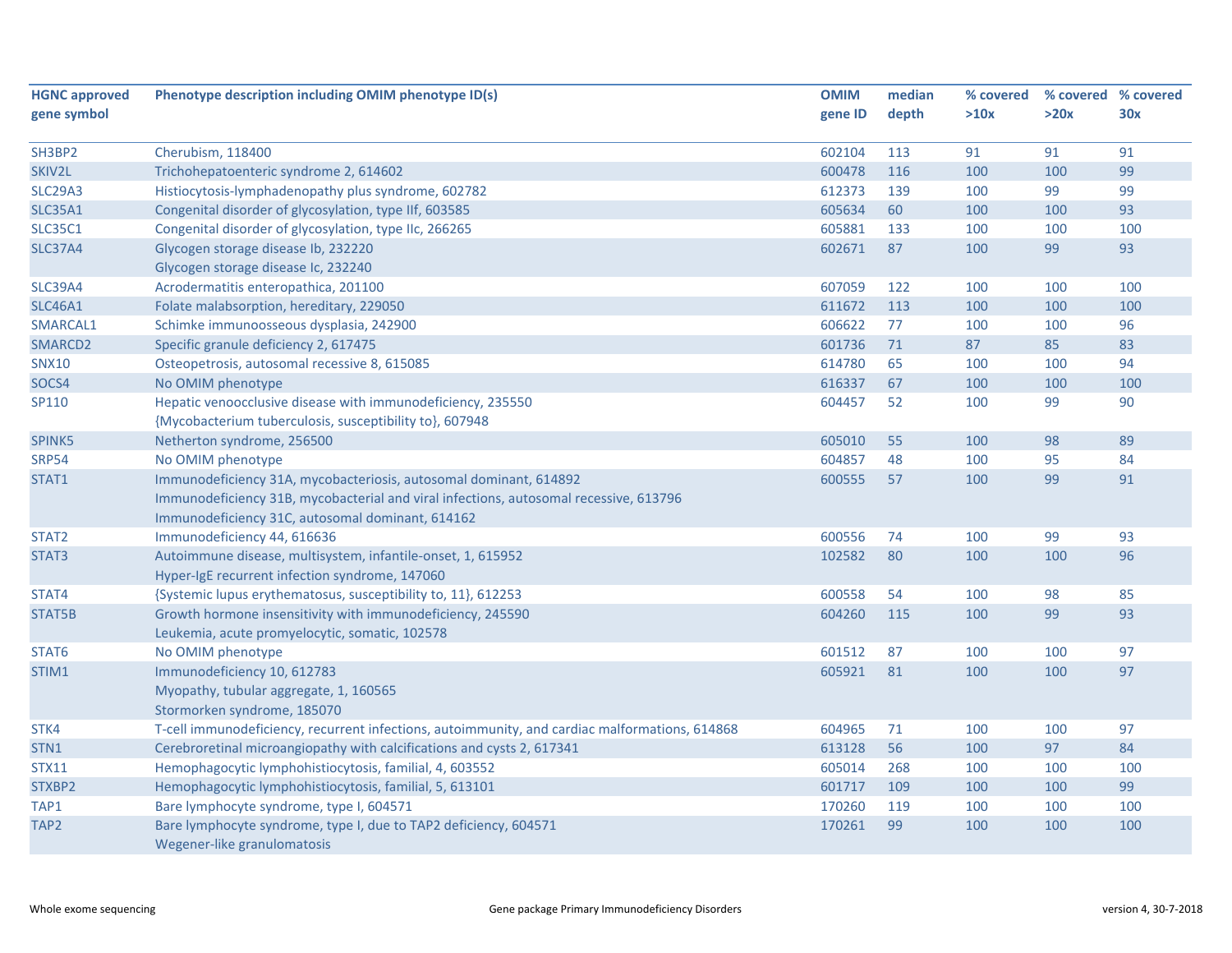| <b>HGNC approved</b> | Phenotype description including OMIM phenotype ID(s)                                       | <b>OMIM</b> | median        | % covered | % covered % covered |           |
|----------------------|--------------------------------------------------------------------------------------------|-------------|---------------|-----------|---------------------|-----------|
| gene symbol          |                                                                                            | gene ID     | depth         | >10x      | >20x                | 30x       |
|                      |                                                                                            |             |               |           |                     |           |
| <b>TAPBP</b>         | Bare lymphocyte syndrome, type I, 604571                                                   | 601962      | 102           | 100       | 100                 | 100       |
| <b>TAZ</b>           | Barth syndrome, 302060                                                                     | 300394      | 89            | 100       | 97                  | 90        |
| TBX1                 | Conotruncal anomaly face syndrome, 217095                                                  | 602054      | 81            | 94        | 85                  | 79        |
|                      | DiGeorge syndrome, 188400                                                                  |             |               |           |                     |           |
|                      | Tetralogy of Fallot, 187500                                                                |             |               |           |                     |           |
|                      | Velocardiofacial syndrome, 192430                                                          |             |               |           |                     |           |
| TCF3                 | Agammaglobulinemia 8, autosomal dominant, 616941                                           | 147141      | 84            | 100       | 100                 | 98        |
| TCIRG1               | Osteopetrosis, autosomal recessive 1, 259700                                               | 604592      | 116           | 100       | 100                 | 99        |
| TCN <sub>2</sub>     | Transcobalamin II deficiency, 275350                                                       | 613441      | 107           | 100       | 100                 | 100       |
| <b>TERC</b>          | {Aplastic anemia}, 614743                                                                  | 602322      | No coverage 0 |           | $\mathbf 0$         | $\pmb{0}$ |
|                      | Dyskeratosis congenita, autosomal dominant 1, 127550                                       |             |               |           |                     |           |
|                      | {Pulmonary fibrosis, idiopathic, susceptibility to}, 614743                                |             |               |           |                     |           |
| <b>TERT</b>          | {Dyskeratosis congenita, autosomal dominant 2}, 613989                                     | 187270      | 131           | 100       | 100                 | 99        |
|                      | {Dyskeratosis congenita, autosomal recessive 4}, 613989                                    |             |               |           |                     |           |
|                      | {Leukemia, acute myeloid}, 601626                                                          |             |               |           |                     |           |
|                      | {Melanoma, cutaneous malignant, 9}, 615134                                                 |             |               |           |                     |           |
|                      | {Pulmonary fibrosis and/or bone marrow failure, telomere-related, 1}, 614742               |             |               |           |                     |           |
| <b>TFRC</b>          | Immunodeficiency 46, 616740                                                                | 190010      | 50            | 100       | 98                  | 82        |
| <b>THBD</b>          | {Hemolytic uremic syndrome, atypical, susceptibility to, 6}, 612926                        | 188040      | 199           | 100       | 100                 | 100       |
|                      | Thrombophilia due to thrombomodulin defect, 614486                                         |             |               |           |                     |           |
| <b>TICAM1</b>        | {Encephalopathy, acute, infection-induced (herpes-specific), susceptibility to, 6}, 614850 | 607601      | 131           | 100       | 100                 | 97        |
| TINF <sub>2</sub>    | Dyskeratosis congenita, autosomal dominant 3, 613990                                       | 604319      | 140           | 100       | 100                 | 100       |
|                      | Revesz syndrome, 268130                                                                    |             |               |           |                     |           |
| <b>TIRAP</b>         | {Bacteremia, protection against}, 614382                                                   | 606252      | 155           | 100       | 100                 | 100       |
|                      | {Malaria, protection against}, 611162                                                      |             |               |           |                     |           |
|                      | {Pneumococcal disease, invasive, protection against}, 610799                               |             |               |           |                     |           |
|                      | {Tuberculosis, protection against}, 607948                                                 |             |               |           |                     |           |
| TLR3                 | {Encephalopathy, acute, infection-induced (herpes-specific), susceptibility to, 2}, 613002 | 603029      | 56            | 100       | 100                 | 97        |
|                      | {HIV1 infection, resistance to}, 609423                                                    |             |               |           |                     |           |
| TLR4                 | No OMIM phenotype                                                                          | 603030      | 55            | 100       | 100                 | 97        |
| TMC6                 | Epidermodysplasia verruciformis, 226400                                                    | 605828      | 84            | 100       | 100                 | 98        |
| TMC8                 | Epidermodysplasia verruciformis, 226400                                                    | 605829      | 111           | 100       | 100                 | 100       |
| <b>TMEM173</b>       | STING-associated vasculopathy, infantile-onset, 615934                                     | 612374      | 116           | 100       | 100                 | 100       |
| <b>TNFAIP3</b>       | Autoinflammatory syndrome, familial, Behcet-like, 616744                                   | 191163      | 96            | 100       | 99                  | 95        |
| TNFRSF11A            | Osteolysis, familial expansile, 174810                                                     | 603499      | 90            | 95        | 95                  | 95        |
|                      | Osteopetrosis, autosomal recessive 7, 612301                                               |             |               |           |                     |           |
|                      | {Paget disease of bone 2, early-onset}, 602080                                             |             |               |           |                     |           |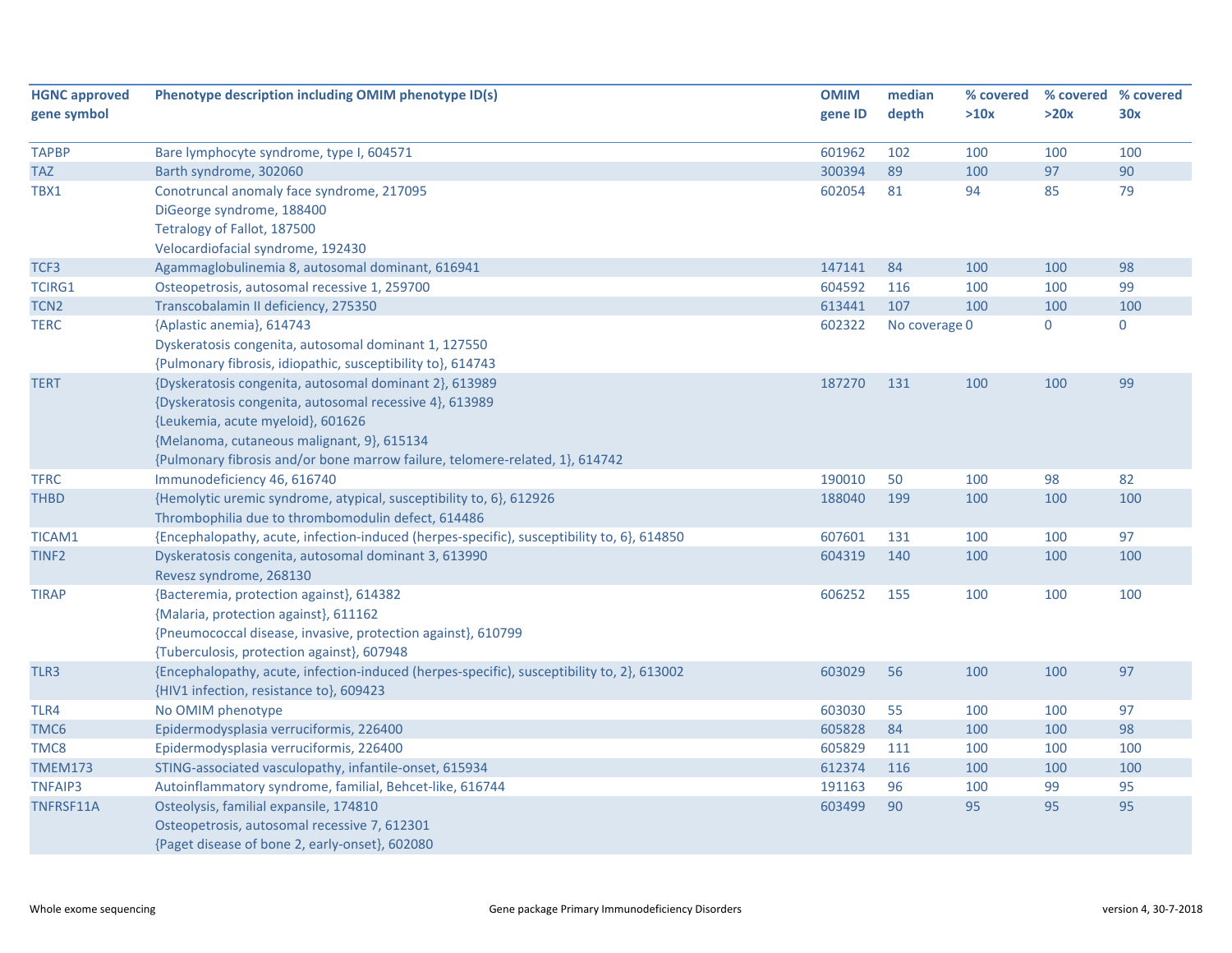| <b>HGNC approved</b> | Phenotype description including OMIM phenotype ID(s)                                                | <b>OMIM</b> | median | % covered | % covered % covered |     |
|----------------------|-----------------------------------------------------------------------------------------------------|-------------|--------|-----------|---------------------|-----|
| gene symbol          |                                                                                                     | gene ID     | depth  | >10x      | >20x                | 30x |
|                      |                                                                                                     |             |        |           |                     |     |
| TNFRSF13B            | Immunodeficiency, common variable, 2, 240500                                                        | 604907      | 89     | 100       | 100                 | 100 |
|                      | Immunoglobulin A deficiency 2, 609529                                                               |             |        |           |                     |     |
| TNFRSF13C            | Immunodeficiency, common variable, 4, 613494                                                        | 606269      | 70     | 100       | 98                  | 80  |
| <b>TNFRSF1A</b>      | {Multiple sclerosis, susceptibility to, 5}, 614810                                                  | 191190      | 85     | 100       | 97                  | 94  |
|                      | Periodic fever, familial, 142680                                                                    |             |        |           |                     |     |
| <b>TNFRSF4</b>       | ?Immunodeficiency 16, 615593                                                                        | 600315      | 67     | 99        | 91                  | 84  |
| TNFSF11              | Osteopetrosis, autosomal recessive 2, 259710                                                        | 602642      | 47     | 100       | 99                  | 84  |
| TNFSF12              | No OMIM phenotype                                                                                   | 602695      | 71     | 100       | 99                  | 95  |
| TPP <sub>2</sub>     | No OMIM phenotype                                                                                   | 190470      | 49     | 100       | 97                  | 84  |
| TRAF3                | {?Encephalopathy, acute, infection-induced (herpes-specific), susceptibility to, 5}, 614849         | 601896      | 100    | 100       | 100                 | 99  |
| TRAF3IP2             | ?Candidiasis, familial, 8, 615527                                                                   | 607043      | 91     | 100       | 100                 | 98  |
|                      | {Psoriasis susceptibility 13}, 614070                                                               |             |        |           |                     |     |
| TREX1                | Aicardi-Goutieres syndrome 1, dominant and recessive, 225750                                        | 606609      | 217    | 100       | 100                 | 100 |
|                      | Chilblain lupus, 610448                                                                             |             |        |           |                     |     |
|                      | {Systemic lupus erythematosus, susceptibility to}, 152700                                           |             |        |           |                     |     |
|                      | Vasculopathy, retinal, with cerebral leukodystrophy, 192315                                         |             |        |           |                     |     |
| TRNT1                | Retinitis pigmentosa and erythrocytic microcytosis, 616959                                          | 612907      | 58     | 100       | 98                  | 87  |
|                      | Sideroblastic anemia with B-cell immunodeficiency, periodic fevers, and developmental delay, 616084 |             |        |           |                     |     |
| TTC37                | Trichohepatoenteric syndrome 1, 222470                                                              | 614589      | 50     | 100       | 98                  | 87  |
| TTC7A                | Gastrointestinal defects and immunodeficiency syndrome, 243150                                      | 609332      | 109    | 100       | 100                 | 100 |
| TYK <sub>2</sub>     | Immunodeficiency 35, 611521                                                                         | 176941      | 123    | 100       | 100                 | 99  |
| UNC13D               | Hemophagocytic lymphohistiocytosis, familial, 3, 608898                                             | 608897      | 96     | 100       | 100                 | 100 |
| <b>UNC93B1</b>       | {Encephalopathy, acute, infection-induced (herpes-specific), susceptibility to, 1}, 610551          | 608204      | 73     | 98        | 90                  | 82  |
| <b>UNG</b>           | Immunodeficiency with hyper IgM, type 5, 608106                                                     | 191525      | 104    | 100       | 100                 | 100 |
| USB1                 | Poikiloderma with neutropenia, 604173                                                               | 613276      | 90     | 100       | 100                 | 97  |
| <b>USP18</b>         | Pseudo-TORCH syndrome 2, 617397                                                                     | 607057      | 120    | 100       | 95                  | 95  |
| VAV1                 | No OMIM phenotype                                                                                   | 164875      | 85     | 100       | 99                  | 92  |
| <b>VPS13B</b>        | Cohen syndrome, 216550                                                                              | 607817      | 63     | 100       | 98                  | 91  |
| <b>VPS45</b>         | Neutropenia, severe congenital, 5, autosomal recessive, 615285                                      | 610035      | 64     | 100       | 100                 | 92  |
| <b>WAS</b>           | Neutropenia, severe congenital, X-linked, 300299                                                    | 300392      | 62     | 95        | 81                  | 75  |
|                      | Thrombocytopenia, X-linked, 313900                                                                  |             |        |           |                     |     |
|                      | Thrombocytopenia, X-linked, intermittent, 313900                                                    |             |        |           |                     |     |
|                      | Wiskott-Aldrich syndrome, 301000                                                                    |             |        |           |                     |     |
| WDR1                 | No OMIM phenotype                                                                                   | 604734      | 71     | 100       | 98                  | 93  |
| WIPF1                | ?Wiskott-Aldrich syndrome 2, 614493                                                                 | 602357      | 71     | 100       | 99                  | 94  |
| WRAP53               | Dyskeratosis congenita, autosomal recessive 3, 613988                                               | 612661      | 144    | 100       | 100                 | 100 |
| <b>XIAP</b>          | Lymphoproliferative syndrome, X-linked, 2, 300635                                                   | 300079      | 39     | 100       | 93                  | 78  |